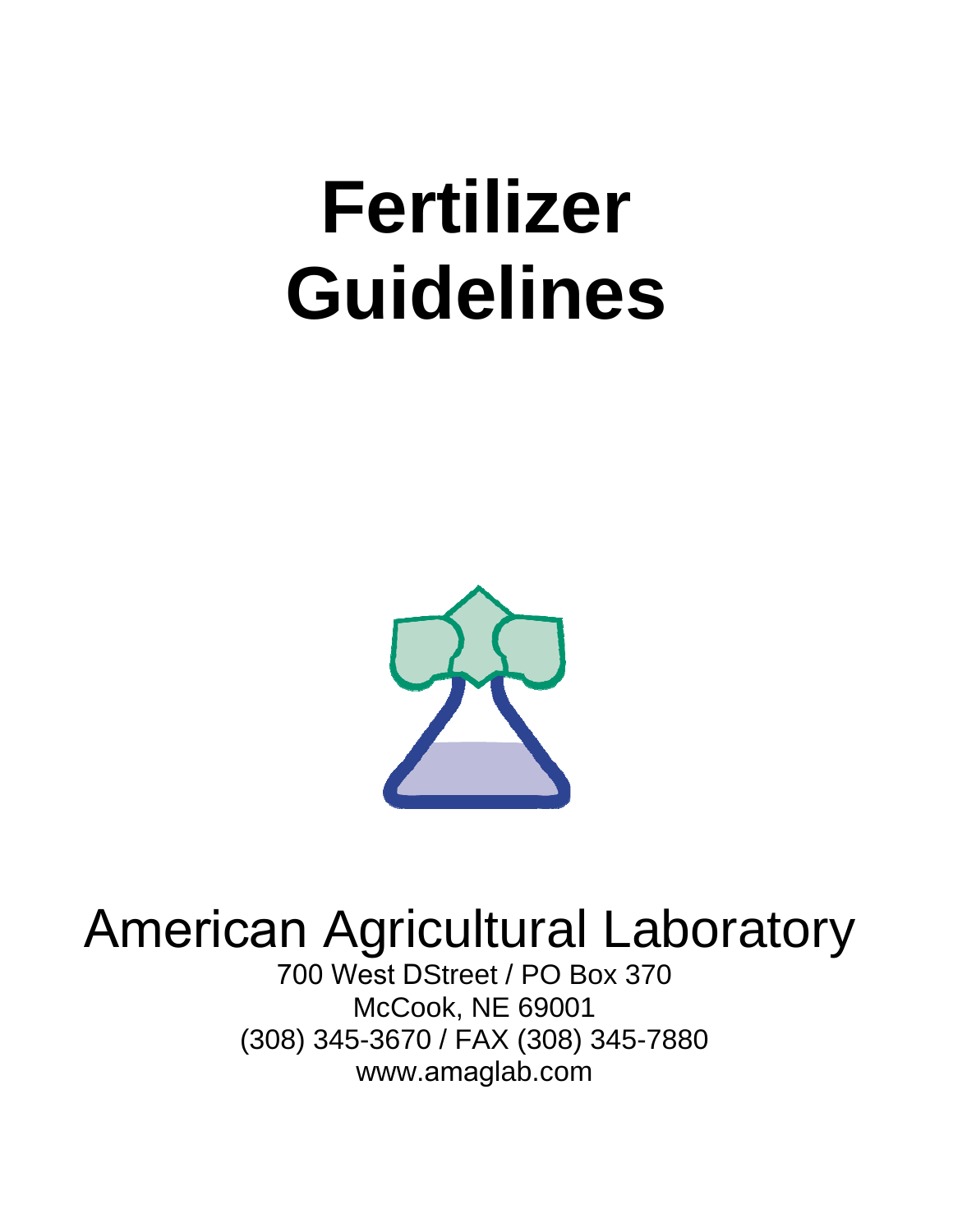# **TABLE OF CONTENTS**

| . 20 |
|------|
|      |
| 23   |
| 24   |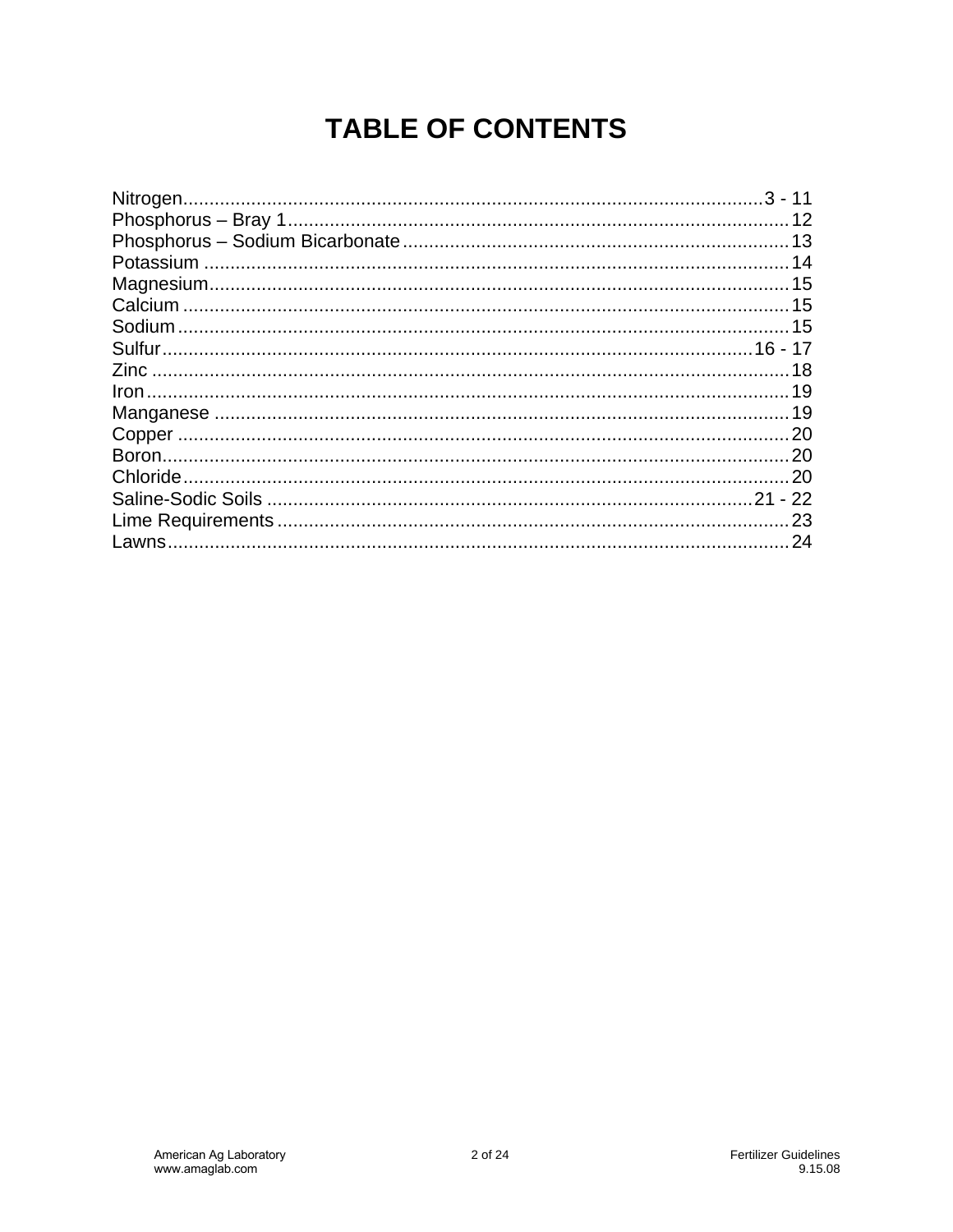Nitrogen fertilizer recommendations should be made on the basis of a subsoil nitrate test. For soil samples that are submitted without subsoil samples, assumptions are made for the amount of subsoil residual nitrate as indicated below. The following information is used for making nitrogen fertilizer recommendations at American Agricultural Laboratory.

1. Crops with recommendations based on a nitrate test for a sample taken to a depth of 24 inches.

| barley<br>beans, field | grass (dryland)<br>millet | safflower<br>sunflowers |
|------------------------|---------------------------|-------------------------|
| cane                   | oats                      | wheat                   |
| flax                   | rve.                      |                         |

- a. If no subsoil sample is tested, it is assumed that the residual  $NO<sub>3</sub>-N$  test is 10 lbs/A (or 2 ppm) for a depth of 8 - 24 inches.
- b. If a subsoil sample is taken to a depth which is different than 24 inches, multiply the  $NO<sub>3</sub>$ -N in the soil sample (surface sample plus subsoil sample) by the appropriate factor below before calculating the nitrogen fertilizer recommendation:

| Soil depth, inches | factor |
|--------------------|--------|
| 24 or less         | 1.00   |
| $25 - 36$          | 0.90   |
| 37 or more         | 0.80   |

2. Crops with N recommendations based on a nitrate test for a sample taken to a depth of 36 inches.

| corn              | onions   | sorghum  |
|-------------------|----------|----------|
| cotton            | potatoes | soybeans |
| grass (irrigated) |          |          |

- a. If no subsoil sample is tested, it is assumed that the  $NO<sub>3</sub>$ -N is 25 lbs/A (or 3 ppm) for a depth of 8 - 36 inches.
- b. If a subsoil sample is taken to a depth which is different than 36 inches, multiply the  $NO<sub>3</sub>$ -N in the soil sample (surface sample plus subsoil sample) by the appropriate factor below before calculating the nitrogen fertilizer recommendation: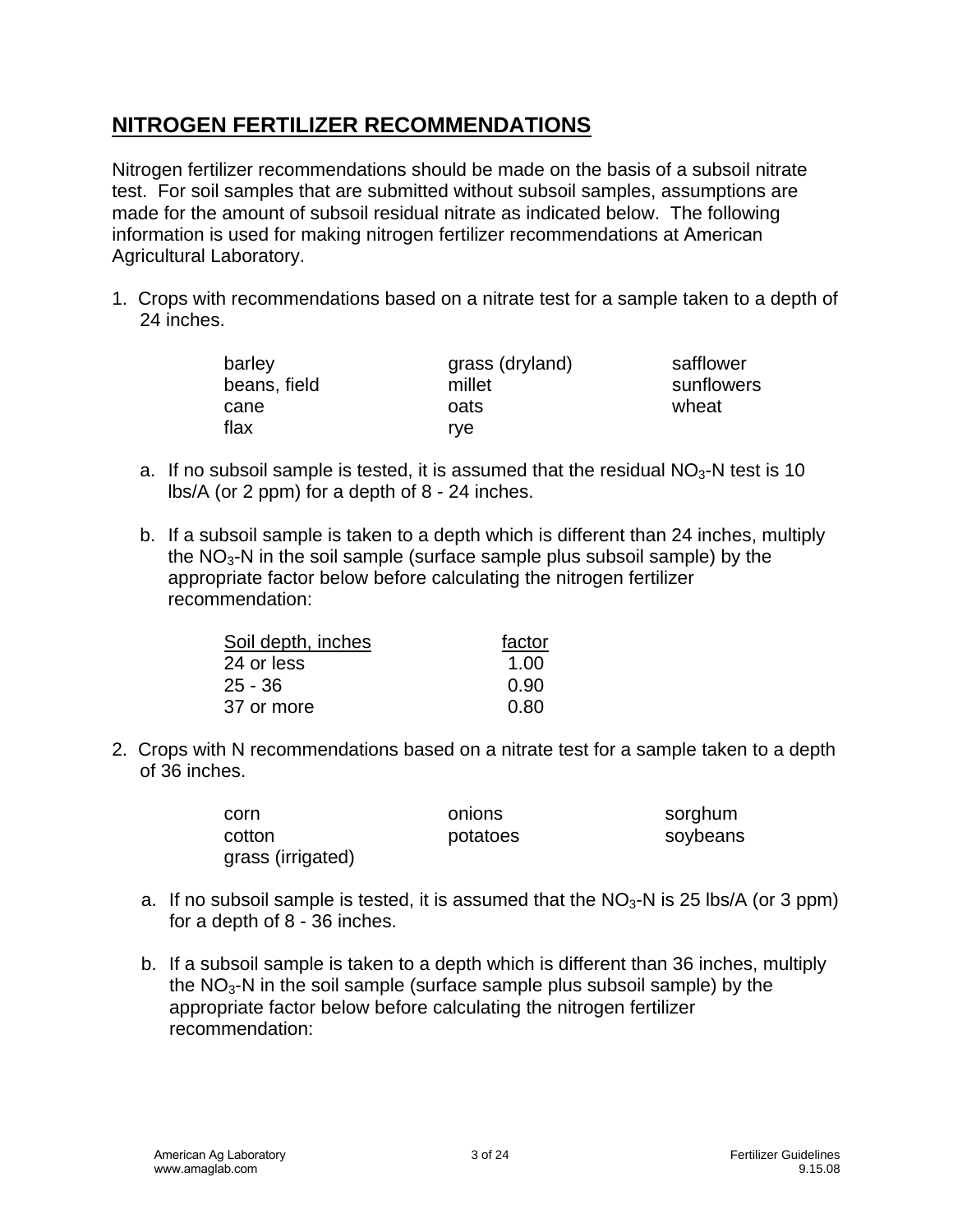| Soil depth, inches | factor |
|--------------------|--------|
| 24 or less         | 1.33   |
| $25 - 36$          | 1.00   |
| $37 - 48$          | 0.90   |
| $49 - 60$          | 0.80   |
| $61 - 72$          | 0.70   |
| 73 or more         | 0.60   |
|                    |        |

- 3. Please refer to Sugar Beets on page 8.
- 4. Subsoil samples are not necessary for making nitrogen fertilizer recommendations for alfalfa.

#### Alfalfa

| Soil $NO3$ -N | New Seeding                 | <b>Established Stand</b> |
|---------------|-----------------------------|--------------------------|
| Ibs/A         | -----lbs/A Recommended----- |                          |
| $0 - 10$      | 40                          |                          |
| $11 - 30$     | 20                          |                          |
| 31 or more    |                             |                          |
|               |                             |                          |

- a. Seed should be properly inoculated before planting alfalfa.
- b. Established stands of alfalfa may respond to N fertilizer if roots are poorly nodulated. If root production is being experienced, check the root system for the presence of nodules.

#### **Barley**

Grain or feed: lbs  $N/A = (Yield Goal, bu/A x 1.40) - NO<sub>3</sub>-N to 24 inches$ 

Malting: lbs  $N/A = (Yield Goal, bu/A x 1.00) - NO<sub>3</sub>-N to 24 inches$ 

Beans (dry edible)

lbs  $N/A =$  (Yield Goal, bu/A x 2) -  $NO<sub>3</sub>$ -N to 24 inches

- a. N recommendation should be used for dry edible beans, excluding kidney beans. Apply an additional 20 lbs N/A for kidney beans.
- b. Decrease N recommendation by 30 lbs/A if seed is inoculated before planting.
- c. Apply 50% of the nitrogen fertilizer at sidedress or pod-filling stage of maturity.
- d. Increase N recommendation by 30 lbs/A if soils are sandy.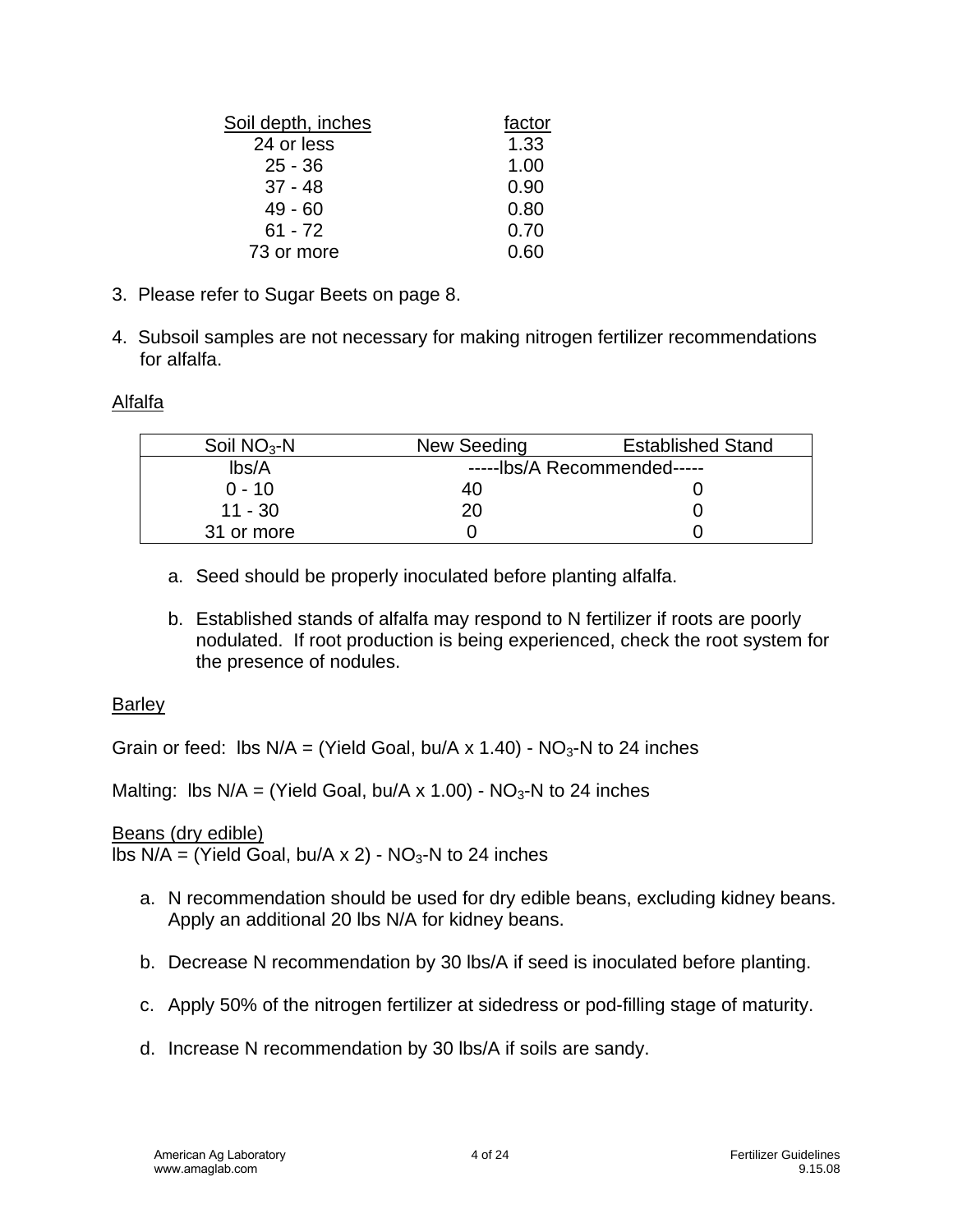#### Cane (Dryland)

| $NO3$ -N to 24 inches, lbs/A | Ibs N/A Recommended |
|------------------------------|---------------------|
| 30 or less                   | 70                  |
| $31 - 60$                    | 50                  |
| $61 - 80$                    | 30                  |
| 80 or more                   |                     |

#### Corn - grain

lbs  $N/A = (0.90)(Yield Goal, bu/A) + 50 - NO<sub>3</sub>-N$  to 36 inches 1- (0.0008)(Yield Goal, bu/A)

- a. Table of N recommendations for corn on page 9.
- b. Minimum N recommendations for soils with surface and subsoil samples.

|                   | $NO3$ -N to 36 inches, lbs/A  |             |
|-------------------|-------------------------------|-------------|
| <b>Yield Goal</b> | 350 or less                   | 351 or more |
| Bu/A              | -----lbs N/A Recommended----- |             |
| 100 or less       | 25                            |             |
| $101 - 130$       | 50                            |             |
| $131 - 180$       | 50                            |             |
| 181 or more       | 50                            |             |

Decrease N recommendation by 45 lbs/A if previous crop was soybeans and the yield exceeded 30 bu/A. If the soybean yield was less than 30 bu/A, do not decrease the N recommendation for corn.

#### Corn - popcorn

N recommendations for popcorn are the same as the N requirement for corn grain.

#### Corn - seed corn

N recommendations for seed corn are the same as for dent corn with a yield goal of 100 bu/A.

#### Corn - silage

Multiply the corn silage yield goal (tons/A) by 7 to convert to an equivalent grain yield. Calculate the N recommendation using the same equation as for corn.

#### **Cotton**

Short Staple: lbs  $N/A = (Yield Goal, bales/A x 70) - NO<sub>3</sub>-N to 36 inches$ 

Long Staple: lbs  $N/A =$  (Yield Goal, bales/A x 100) -  $NO<sub>3</sub>$ -N to 36 inches Note: Yield goal, bales per acre = lbs per acre/480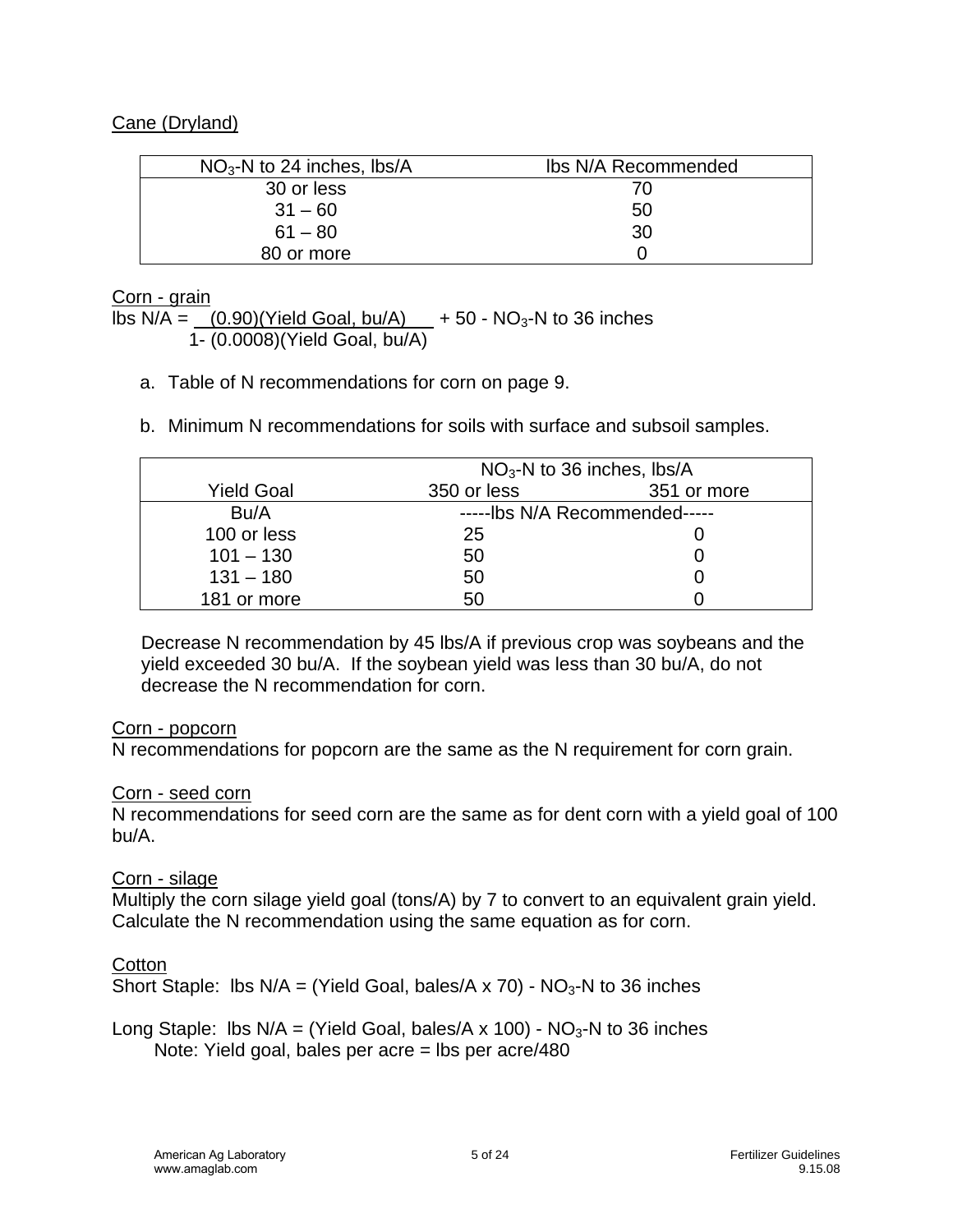#### Flax

lbs  $N/A = (Yield Goal, bu/A × 3) - NO<sub>3</sub>-N to 24 inches$ 

#### Grass

Dryland: lbs  $N/A = (Yield Goal, T/A × 30) - NO<sub>3</sub>-N to 24 inches$ If no yield goal is given, assume a yield goal of 2.0 T/A. Maximum dryland yield goal  $= 2.5$  T/A.

Irrigated: Ibs  $N/A = (Yield Goal, T/A \times 45) - NO<sub>3</sub>-N$  to 36 inches If no yield goal is given, assume a yield goal of 4.0 T/A.

#### Grass Seed

lbs  $N/A = (Yield Goal, lbs/A × 0.17) - NO<sub>3</sub>-N to 24 inches$ 

- a. Yield Goal = 150 lbs/A in low rainfall area to 750 lbs/A in high rain fall area.
- b. The maximum yield goal for dryland grass seed is 450 lbs/A. The minimum yield goal to be used for irrigated grass seed production should be 450 lbs/A.

#### Meadow Hay

lbs  $N/A = 100$  lbs/A - residual  $NO<sub>3</sub>$ -N in surface sample Yield goal  $=$  4 Tons/A

Millet lbs  $N/A =$  (Yield Goal, bu/A x 1.5) -  $NO<sub>3</sub>$ -N to 24 inches

#### Oats

Grain: Ibs  $N/A = (Yield Goal, bu/A \times 1.0) - NO<sub>3</sub>-N$  to 24 inches

Oat Hay: (Yield Goal, T/A x 17.5) = equivalent grain yield goal, bu/A.

#### Oats - alfalfa (nurse crop)

N recommendations are same as oats.

#### **Onions**

lbs N/A recommended =  $200$  - residual NO<sub>3</sub>-N to 36 inches

#### **Peanuts**

| Soil $NO3$ -N, lbs/A | Ibs N/A Recommended |
|----------------------|---------------------|
| 15 or less           |                     |
| 16 or more           |                     |

- a. N recommendations based on surface sample only.
- b. Seed should be properly inoculated before planting.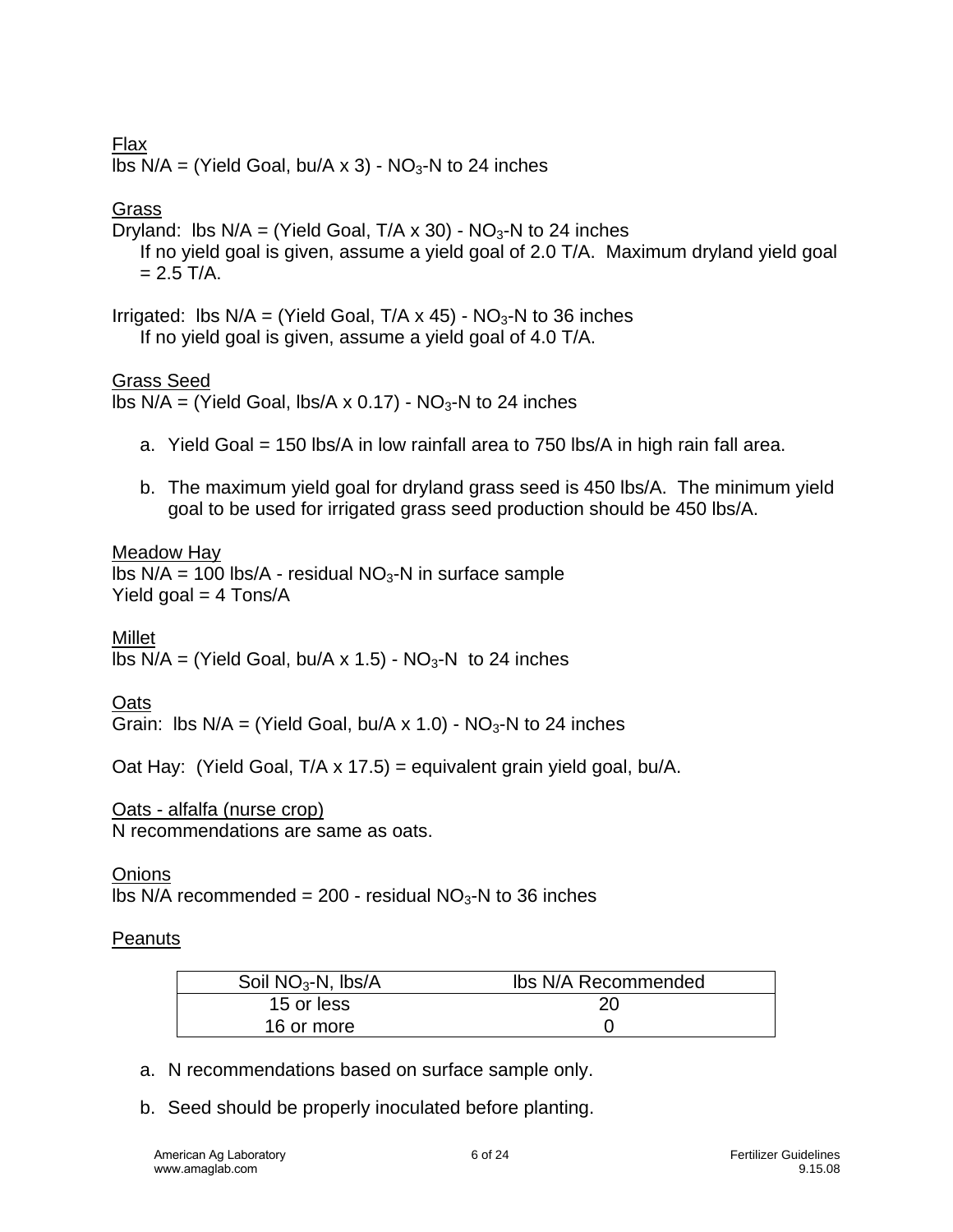#### **Potatoes**

lbs  $N/A =$  (Yield Goal, sacks/A x 0.55) -  $NO<sub>3</sub>$ -N to 36 inches

Minimum N recommendation is 75 lbs/A regardless of soil test.

#### Rye

lbs  $N/A =$  (Yield goal, bu/A x 1.60) -  $NO<sub>3</sub>$ -N to 24 inches

N recommendations for rye that will be used for pasture in the fall and winter months should be increased by 40 lbs N/A.

#### **Safflower**

lbs  $N/A =$  (Yield Goal, lbs/A x 0.06) -  $NO<sub>3</sub>$ -N to 24 inches

Sorghum - grain

lbs  $N/A = (Yield Goal, bu/A × 1.2) + 30 - NO<sub>3</sub>-N to 36 inches$ 

a. Table of N recommendations for grain sorghum on page 9.

#### b. Minimum N recommendations

|                   | $NO3$ -N to 36 inches, lbs/A  |             |
|-------------------|-------------------------------|-------------|
| <b>Yield Goal</b> | 350 or less                   | 351 or more |
| bu/A              | -----lbs N/A Recommended----- |             |
| 60 or less        | 20                            |             |
| $61 - 80$         | 20                            |             |
| $81 - 125$        | 40                            |             |
| 126 or more       | 40                            |             |

#### Sorghum - forage

Multiply the forage sorghum yield goal, Tons/A, by 20 to convert to an equivalent grain yield. Calculate the N recommendation using the grain sorghum equation. Yield goal range is  $2 - 10$  T/A.

#### Sorghum - silage

Multiply the sorghum silage yield goal, Tons/A, by 6 to convert to an equivalent grain yield. Calculate the N recommendations using the grain sorghum equation. Yield goal range is  $10 - 25$  T/A.

#### Soybeans

lbs  $N/A =$  (Yield Goal, bu/A x 1.5) -  $NO<sub>3</sub>$ -N to 36 inches

- a. Decrease N recommendation by 30 lbs/A if seed is inoculated before planting.
- b. Apply 50% of the nitrogen fertilizer at sidedress or pod-filling stage of maturity.
- c. Increase N recommendation by 30 lbs/A if soils are sandy.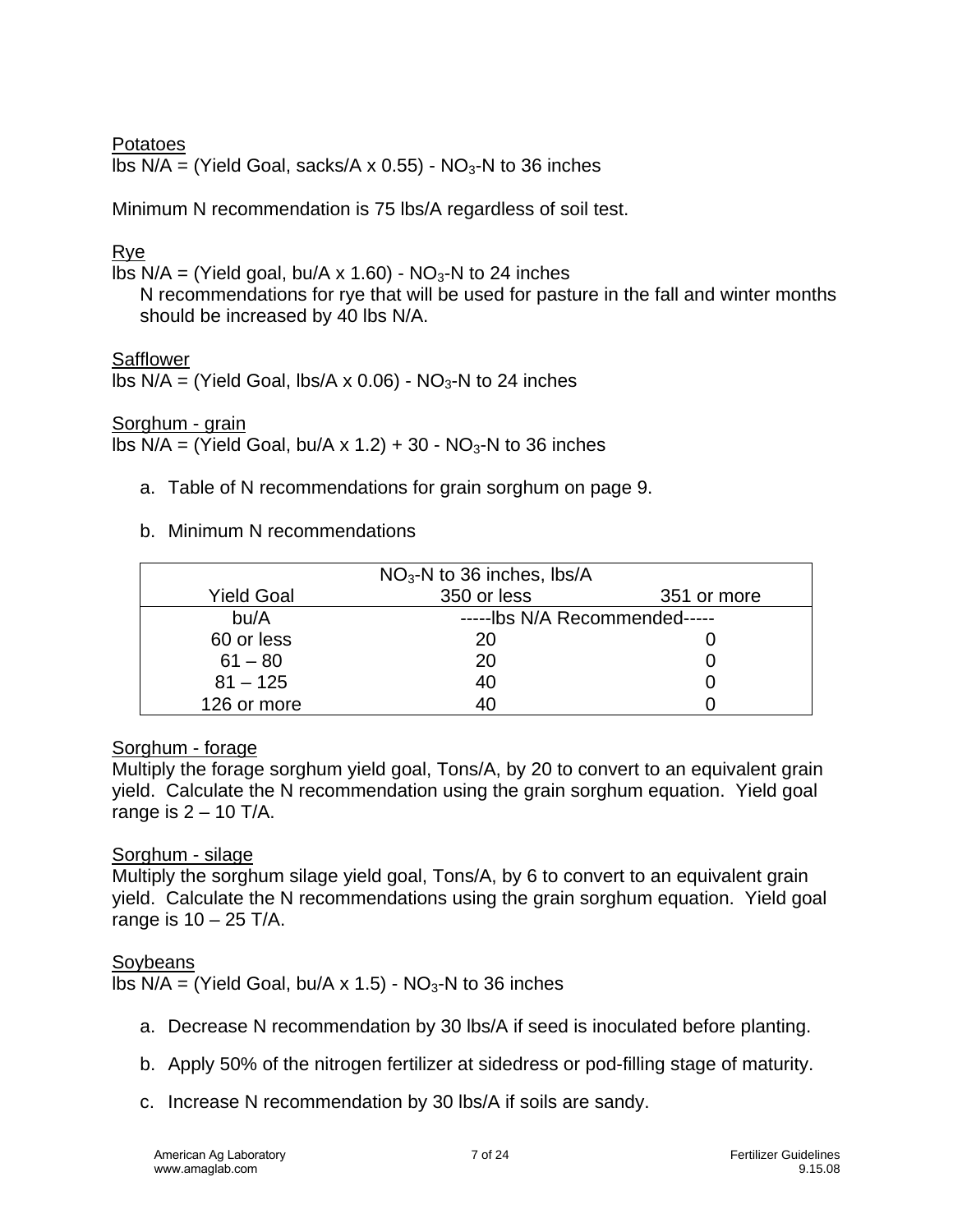#### Sugar Beets

lbs N/A recommended =  $(9)(YG) - (30)(%OM) - (Residual NO<sub>3</sub>-N, lbs/A)(CF)$ 

| <b>Conversion Factor</b> |
|--------------------------|
| $0 - 12" = 2.50$         |
| $13 - 24" = 1.67$        |
| $25 - 36" = 1.43$        |
| $37 - 48" = 1.25$        |
| $49 - 60" = 1.10$        |
| $61 - 72" = 1.00$        |
| $73"$ plus = 1.00        |
|                          |

- a. Subtract 25 lbs N/A if the previous crop was dry edible beans.
- b. Avoid planting sugar beets the first year after alfalfa.
- c. Avoid application of manure to sugar beets because of the release of nitrates from the mineralization of manure late in the growing season.

#### **Sunflowers**

lbs  $N/A =$  (Yield Goal, lbs/A x 0.06) -  $NO<sub>3</sub>$ -N to 24 inches

#### Wheat

Summer fallow wheat: lbs  $N/A = (Yield Goal, bu/A x 1.75) - NO<sub>3</sub>-N to 24 inches$ Apply an additional 20 lbs N/A for each 1% increase in protein desired above 11%.

Ecofallow wheat: N recommendations for ecofallow wheat (wheat followed by corn or sorghum the next year) are the same as for fallow wheat. The N recommendation for the following crop should be based on a soil test after the wheat has been harvested.

Continuous wheat: lbs  $N/A = (Yield Goal, bu/A x 2.0) - NO<sub>3</sub>-N to 24 inches$ The N recommendation is higher than for fallow wheat in order to accelerate the rate of straw decomposition and avoid nitrate tie-up by the straw.

Spring wheat: lbs  $N/A = (Yield goal, bu/A \times 2.4) - [(OM -1) \times 20] - NO<sub>3</sub>-N$  to 24"

Wheat Pasture: N recommendations for wheat that will be used for pasture in the fall and winter should be increased by 40 lbs N/A. Apply 2/3 of the N fertilizer prior to planting and the remaining 1/3 as a top dress application in the spring if the wheat will be harvested for grain.

Comments: The table of N recommendations for fallow and ecofallow wheat is on page 11. The N recommendations have been adjusted for yield goals of 60 bu/A or greater from the N recommendation computed using the above equations. Use the N recommendations found on the table for these yield goals.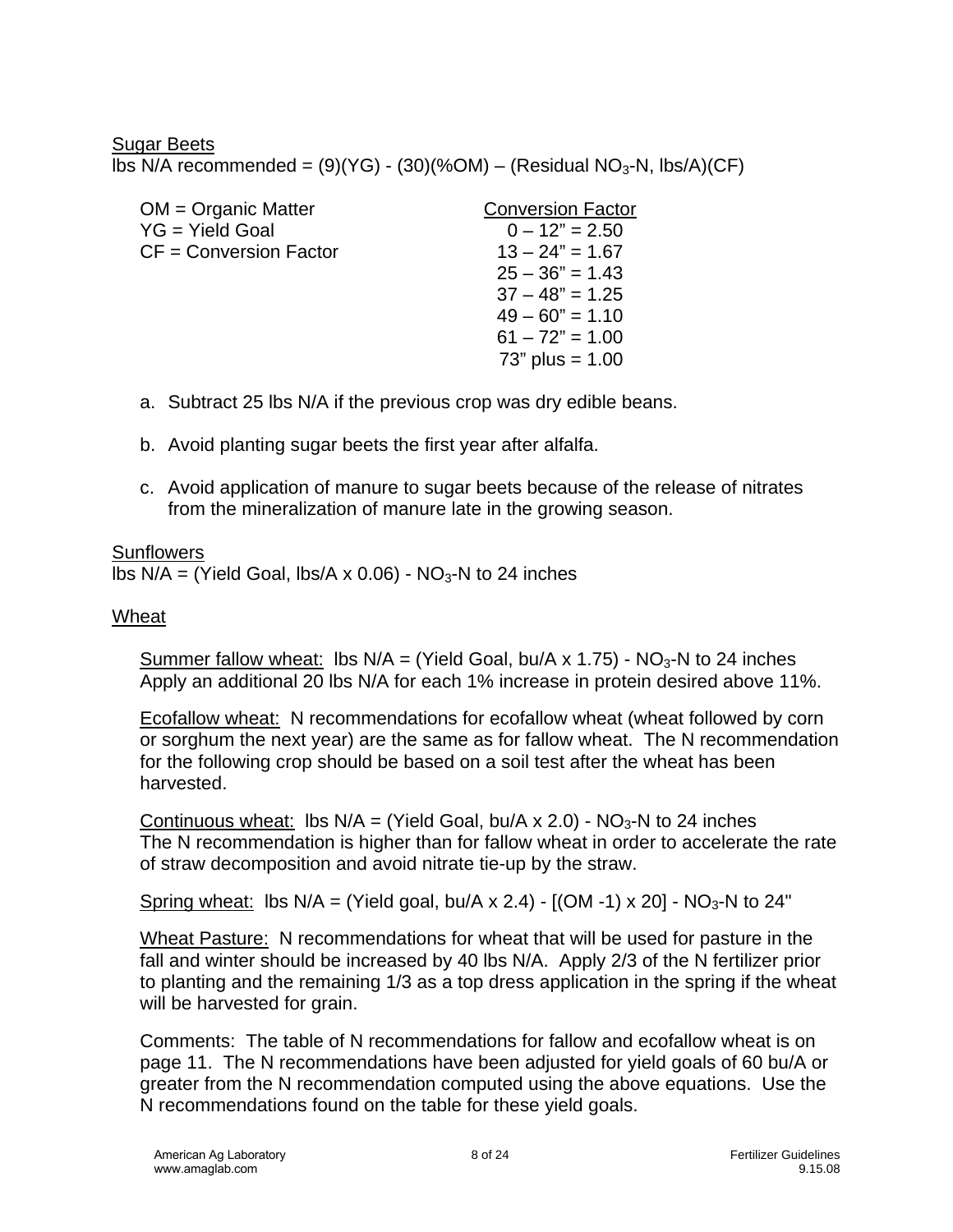| ÷.<br>۰<br>۱ı<br>× |
|--------------------|
|--------------------|

|             |     |     |     |     |     |     |     |     |     | RESIDUAL NO <sub>3</sub> -N, LBS/A |     |     |     |     |     |     |     |     |     |     |         |     |
|-------------|-----|-----|-----|-----|-----|-----|-----|-----|-----|------------------------------------|-----|-----|-----|-----|-----|-----|-----|-----|-----|-----|---------|-----|
| Yield       |     |     |     |     |     |     |     |     |     |                                    |     |     |     |     |     |     |     |     |     |     |         |     |
| Goal,       |     |     |     |     |     |     |     |     |     |                                    |     |     |     |     |     |     |     |     |     |     | $210 -$ |     |
| <b>BU/A</b> | 10  | 20  | 30  | 40  | 50  | 60  | 70  | 80  | 90  | 100                                | 110 | 120 | 130 | 140 | 150 | 160 | 170 | 180 | 190 | 200 | 350     | 360 |
| 80          | 120 | 110 | 100 | 90  | 80  | 70  | 60  | 50  | 40  | 30                                 | 25  | 25  | 25  | 25  | 25  | 25  | 25  | 25  | 25  | 25  | 25      | 20  |
| 90          | 130 | 120 | 110 | 100 | 90  | 80  | 70  | 60  | 50  | 40                                 | 30  | 25  | 25  | 25  | 25  | 25  | 25  | 25  | 25  | 25  | 25      | 20  |
| 100         | 140 | 130 | 120 | 110 | 100 | 90  | 80  | 70  | 60  | 50                                 | 40  | 30  | 25  | 25  | 25  | 25  | 25  | 25  | 25  | 25  | 25      | 20  |
| 110         | 150 | 140 | 130 | 120 | 110 | 100 | 90  | 80  | 70  | 60                                 | 50  | 50  | 50  | 50  | 50  | 50  | 50  | 50  | 50  | 50  | 50      | 20  |
| 120         | 160 | 150 | 140 | 130 | 120 | 110 | 100 | 90  | 80  | 70                                 | 60  | 50  | 50  | 50  | 50  | 50  | 50  | 50  | 50  | 50  | 50      | 20  |
| 130         | 170 | 160 | 150 | 140 | 130 | 120 | 110 | 100 | 90  | 80                                 | 70  | 60  | 50  | 50  | 50  | 50  | 50  | 50  | 50  | 50  | 50      | 20  |
| 140         | 180 | 170 | 160 | 150 | 140 | 130 | 120 | 110 | 100 | 90                                 | 80  | 70  | 60  | 50  | 50  | 50  | 50  | 50  | 50  | 50  | 50      | 20  |
| 150         | 190 | 180 | 170 | 160 | 150 | 140 | 130 | 120 | 110 | 100                                | 90  | 80  | 70  | 60  | 50  | 50  | 50  | 50  | 50  | 50  | 50      | 20  |
| 160         | 210 | 200 | 190 | 180 | 170 | 160 | 150 | 140 | 130 | 120                                | 110 | 100 | 90  | 80  | 70  | 60  | 50  | 50  | 50  | 50  | 50      | 20  |
| 170         | 220 | 210 | 200 | 190 | 180 | 170 | 160 | 150 | 140 | 130                                | 120 | 110 | 100 | 90  | 80  | 70  | 60  | 50  | 50  | 50  | 50      | 20  |
| 180         | 230 | 220 | 210 | 200 | 190 | 180 | 170 | 160 | 150 | 140                                | 130 | 120 | 110 | 100 | 90  | 80  | 70  | 60  | 50  | 50  | 50      | 20  |
| 190         | 240 | 230 | 220 | 210 | 200 | 190 | 180 | 170 | 160 | 150                                | 140 | 130 | 120 | 10  | 100 | 90  | 80  | 70  | 60  | 50  | 50      | 20  |
| 200         | 250 | 240 | 230 | 220 | 210 | 200 | 190 | 180 | 170 | 160                                | 150 | 140 | 130 | 120 | 110 | 100 | 90  | 80  | 70  | 60  | 50      | 20  |

If no subsoil sample is tested, it is assumed that the residual  $NO<sub>3</sub>-N$  test is 25 lbs/A (or 3 ppm) for a depth of  $8 - 36$  inches.

# **MILO (GRAIN SORGHUM)**

|       | RESIDUAL NO <sub>3</sub> -N, LBS/A |     |     |     |     |     |     |     |     |     |     |     |     |     |         |     |
|-------|------------------------------------|-----|-----|-----|-----|-----|-----|-----|-----|-----|-----|-----|-----|-----|---------|-----|
| Yield |                                    |     |     |     |     |     |     |     |     |     |     |     |     |     |         |     |
| Goal, |                                    |     |     |     |     |     |     |     |     |     |     |     |     |     |         |     |
| BU/A  | 10                                 | 20  | 30  | 40  | 50  | 60  | 70  | 80  | 90  | 100 | 110 | 120 | 130 | 140 | 150-350 | 360 |
| 40    | 70                                 | 60  | 50  | 40  | 30  | 20  | 20  | 25  | 25  | 25  | 25  | 25  | 25  | 25  | 25      | 20  |
| 50    | 80                                 | 70  | 60  | 50  | 40  | 30  | 20  | 25  | 25  | 25  | 25  | 25  | 25  | 25  | 25      | 20  |
| 60    | 90                                 | 80  | 70  | 60  | 50  | 40  | 30  | 25  | 25  | 25  | 25  | 25  | 25  | 25  | 25      | 20  |
| 70    | 100                                | 90  | 80  | 70  | 60  | 50  | 40  | 50  | 50  | 50  | 50  | 50  | 50  | 50  | 50      | 20  |
| 80    | 120                                | 110 | 100 | 90  | 80  | 70  | 60  | 50  | 50  | 50  | 50  | 50  | 50  | 50  | 50      | 20  |
| 90    | 130                                | 120 | 110 | 100 | 90  | 80  | 70  | 50  | 50  | 50  | 50  | 50  | 50  | 50  | 50      | 20  |
| 100   | 140                                | 130 | 120 | 110 | 100 | 90  | 80  | 50  | 50  | 50  | 50  | 50  | 50  | 50  | 50      | 20  |
| 110   | 150                                | 140 | 130 | 120 | 110 | 110 | 90  | 60  | 50  | 50  | 50  | 50  | 50  | 50  | 50      | 20  |
| 120   | 160                                | 150 | 140 | 130 | 120 | 110 | 100 | 80  | 70  | 60  | 50  | 50  | 50  | 50  | 50      | 20  |
| 130   | 180                                | 170 | 160 | 150 | 140 | 130 | 120 | 90  | 80  | 70  | 60  | 50  | 50  | 50  | 50      | 20  |
| 140   | 190                                | 180 | 170 | 160 | 150 | 140 | 130 | 100 | 90  | 80  | 70  | 60  | 50  | 50  | 50      | 20  |
| 150   | 200                                | 190 | 180 | 170 | 160 | 150 | 140 | 110 | 100 | 90  | 80  | 70  | 60  | 50  | 50      | 20  |

If no subsoil sample is tested, it is assumed that the residual  $NO<sub>3</sub>$ -N test is 25 lbs/A (or 3 ppm) for a depth of  $8 - 36$  inches.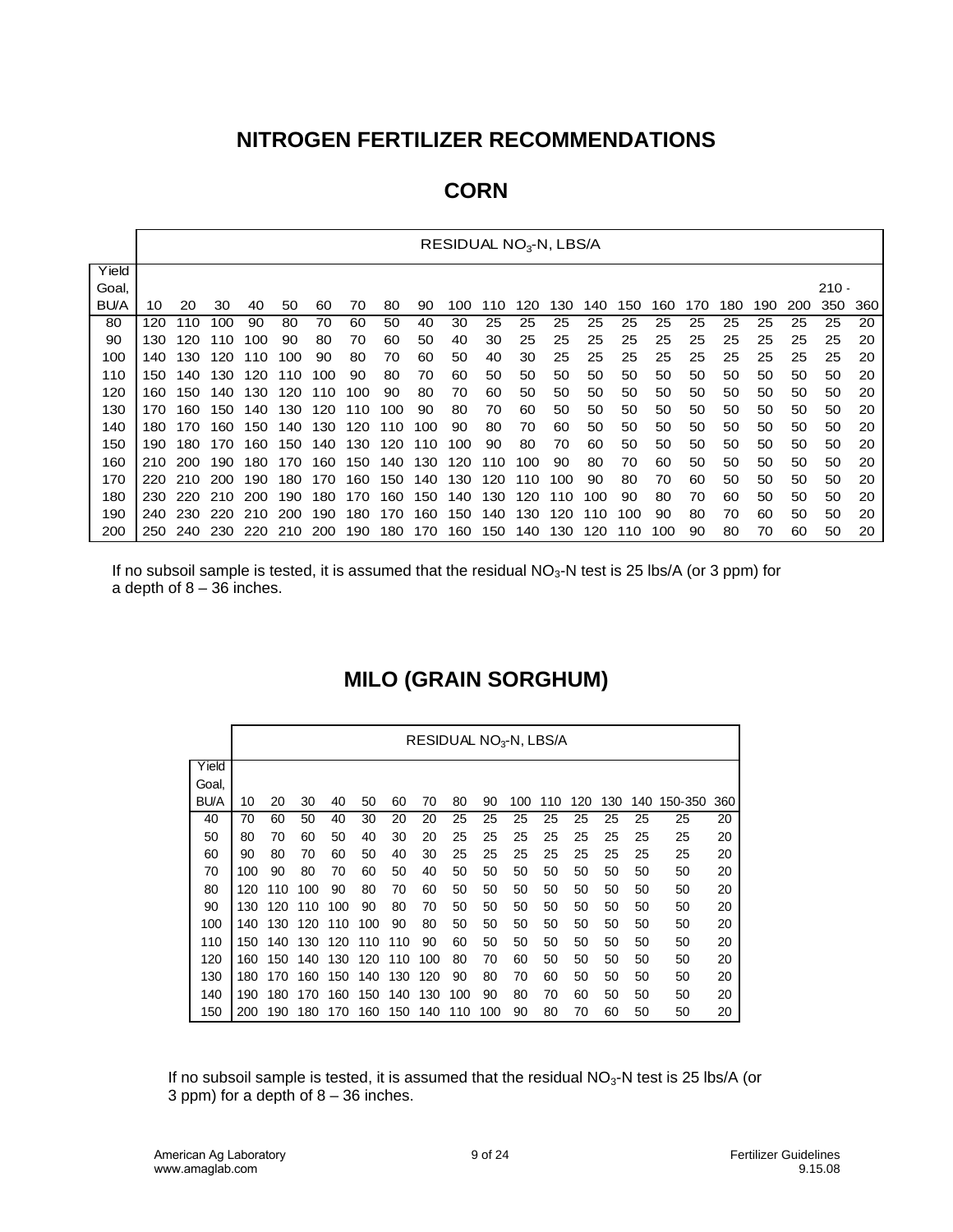# **SUGAR BEETS**

| Residual          | ORGANIC MATTER % |          |             |                                                                         |     |     |             |             |             |                   |         |                 |          |          |          |          |              |              |              |              |     |
|-------------------|------------------|----------|-------------|-------------------------------------------------------------------------|-----|-----|-------------|-------------|-------------|-------------------|---------|-----------------|----------|----------|----------|----------|--------------|--------------|--------------|--------------|-----|
| $NO2 - N$ in      |                  |          |             |                                                                         |     |     |             |             |             |                   |         |                 |          |          |          |          |              |              |              |              |     |
| 4'                | 0.0              | 0.1      | 0.2         | 0.3                                                                     | 0.4 | 0.5 | 0.6         | 0.7         | 0.8         | $0.9$ 1.0         |         | 1.1             | 1.2      | 1.3      | 1.4      | 1.5      | 1.6          | 1.7          | 1.8          | 1.9          | 2.0 |
| Profile,<br>lbs/A |                  |          |             |                                                                         |     |     |             |             |             | N to Apply, lbs/A |         |                 |          |          |          |          |              |              |              |              |     |
|                   |                  |          |             |                                                                         |     |     |             |             |             |                   |         |                 |          |          |          |          |              |              |              |              |     |
| $\Omega$          | 230              | 220      |             | 220 220 210 210 210 200 200 200 200 190 190 190 180 180 180 170 170 170 |     |     |             |             |             |                   |         |                 |          |          |          |          |              |              |              |              | 170 |
| 10                | 210              | 210      | 210         | 200                                                                     | 200 | 200 | 190         | 190         | 190         | 190               | 180 180 |                 | 180 170  |          | 170      | 170      | 160          | 160          | 160          | 160          | 150 |
| 20                | 200              | 200      | 190         | 190                                                                     | 190 | 190 | 180         | 180         | 180 170     |                   | 170     | 170             |          | 160 160  | 160 160  |          | 150          | 150          | 150          | 140          | 140 |
| 30                | 190              | 180      | 180         | 180                                                                     | 180 | 170 | 170         | 170         | 160         | 160               | 160 150 |                 | 150 150  |          | 150 140  |          | 140          | 140          | 130          | 130          | 130 |
| 40                | 180              | 170      | 170         | 170                                                                     | 160 | 160 | 160         | 150         | 150         | 150               | 150     | 140             | 140 140  |          | 130      | 130      | 130          | 120          | 120          | 120          | 120 |
| 50                | 160              | 160      | 160         | 150                                                                     | 150 | 150 | 140 140     |             | 140         | 140               |         | 130 130 130 120 |          |          | 120 120  |          | 110          | 110          | 110          | 110          | 100 |
| 60                | 150              | 150      | 140         | 140                                                                     | 140 | 140 | 130         | 130         | 130         | 120               | 120     | 120             | 110      | 110      | 110      | 110      | 100          | 100          | 100          | 90           | 90  |
| 70                | 140              | 130      | 130         | 130                                                                     | 130 | 120 | 120         | 120         | 110         | 110               | 110     | 100             | 100      | 100      | 100      | 90       | 90           | 90           | 80           | 80           | 80  |
| 80                | 130              | 120      | 120         | 120                                                                     | 110 | 110 | 110         | 100         | 100         | 100               | 100     | 90              | 90       | 90       | 80       | 80       | 80           | 70           | 70           | 70           | 70  |
| 90                | 110              | 110      | 110         | 100                                                                     | 100 | 100 | 90          | 90          | 90          | 90                | 80      | 80              | 80       | 70       | 70       | 70       | 60           | 60           | 60           | 60           | 50  |
| 100               | 100              | 100      | 90          | 90                                                                      | 90  | 90  | 80          | 80          | 80          | 70                | 70      | 70              | 60       | 60       | 60       | 60       | 50           | 50           | 50           | 40           | 40  |
| 110               | 90               | 80       | 80          | 80                                                                      | 80  | 70  | 70          | 70          | 60          | 60                | 60      | 50              | 50       | 50       | 50       | 40       | 40           | 40           | 30           | 30           | 30  |
| 120               | 80               | 70       | 70          | 70                                                                      | 60  | 60  | 60          | 50          | 50          | 50                | 50      | 40              | 40       | 40       | 30       | 30       | 30           | 20           | 20           | 20           | 20  |
| 130               | 60               | 60       | 60          | 50                                                                      | 50  | 50  | 40          | 40          | 40          | 40                | 30      | 30              | 30       | 20       | 20       | 20       | 10           | 10           | 10           | 10           | 0   |
| 140               | 50               | 50       | 40          | 40                                                                      | 40  | 40  | 30          | 30          | 30          | 20                | 20      | 20              | 10       | 10       | 10       | 10       | $\mathbf{0}$ | $\mathbf{0}$ | $\mathbf 0$  | $\mathbf{0}$ | 0   |
| 150               | 40               | 30       | 30          | 30                                                                      | 30  | 20  | 20          | 20          | 10          | 10                | 10      | 0               | 0        | 0        | 0        | 0        | 0            | 0            | 0            | 0            | 0   |
| 160               | 30               | 20       | 20          | 20                                                                      | 10  | 10  | 10          | $\mathbf 0$ | $\mathbf 0$ | 0                 | 0       | 0               | 0        | 0        | 0        | 0        | $\mathbf{0}$ | 0            | $\mathbf{0}$ | $\mathbf{0}$ | 0   |
| 170               | 10               | 10       | 10          | 0                                                                       | 0   | 0   | 0           | 0           | 0           | 0                 | 0       | 0               | 0        | 0        | 0        | 0        | 0            | 0            | 0            | 0            | 0   |
| 180               | 0                | 0        | $\mathbf 0$ | 0                                                                       | 0   | 0   | $\mathbf 0$ | $\Omega$    | $\mathbf 0$ | 0                 | 0       | 0               | $\Omega$ | $\Omega$ | $\Omega$ | $\Omega$ | $\mathbf{0}$ | 0            | 0            | $\mathbf{0}$ | 0   |
| 190               | 0                | 0        | 0           | 0                                                                       | 0   | 0   | 0           | 0           | 0           | 0                 | 0       | 0               | 0        | 0        | 0        | 0        | 0            | 0            | 0            | 0            | 0   |
| 200               | $\Omega$         | $\Omega$ | 0           | 0                                                                       | 0   | 0   | $\Omega$    | 0           | 0           | 0                 | 0       | 0               | $\Omega$ | 0        | $\Omega$ | 0        | 0            | 0            | $\mathbf 0$  | 0            | 0   |

lbs N/Acre Recommended =  $(9)(Yield Goal, T/A) - (30)(%OM) - (Residual NO<sub>3</sub>-N)(Conversion Factor)$ 

Assumptions:

- 1. Yield Goal =  $25$  T/A
- 2. Residual  $NO<sub>3</sub>-N$  in 4' depth after conversion factor has been applied.
	- e.g. Residual  $NO<sub>3</sub>$ -N soil test to 4' = 80 lbs/A
		- Conversion Factor = 1.25 Residual NO<sub>3</sub>-N in 4' profile after conversion =  $(80 \text{ lbs/A})(1.25) = 100 \text{ lbs/A}$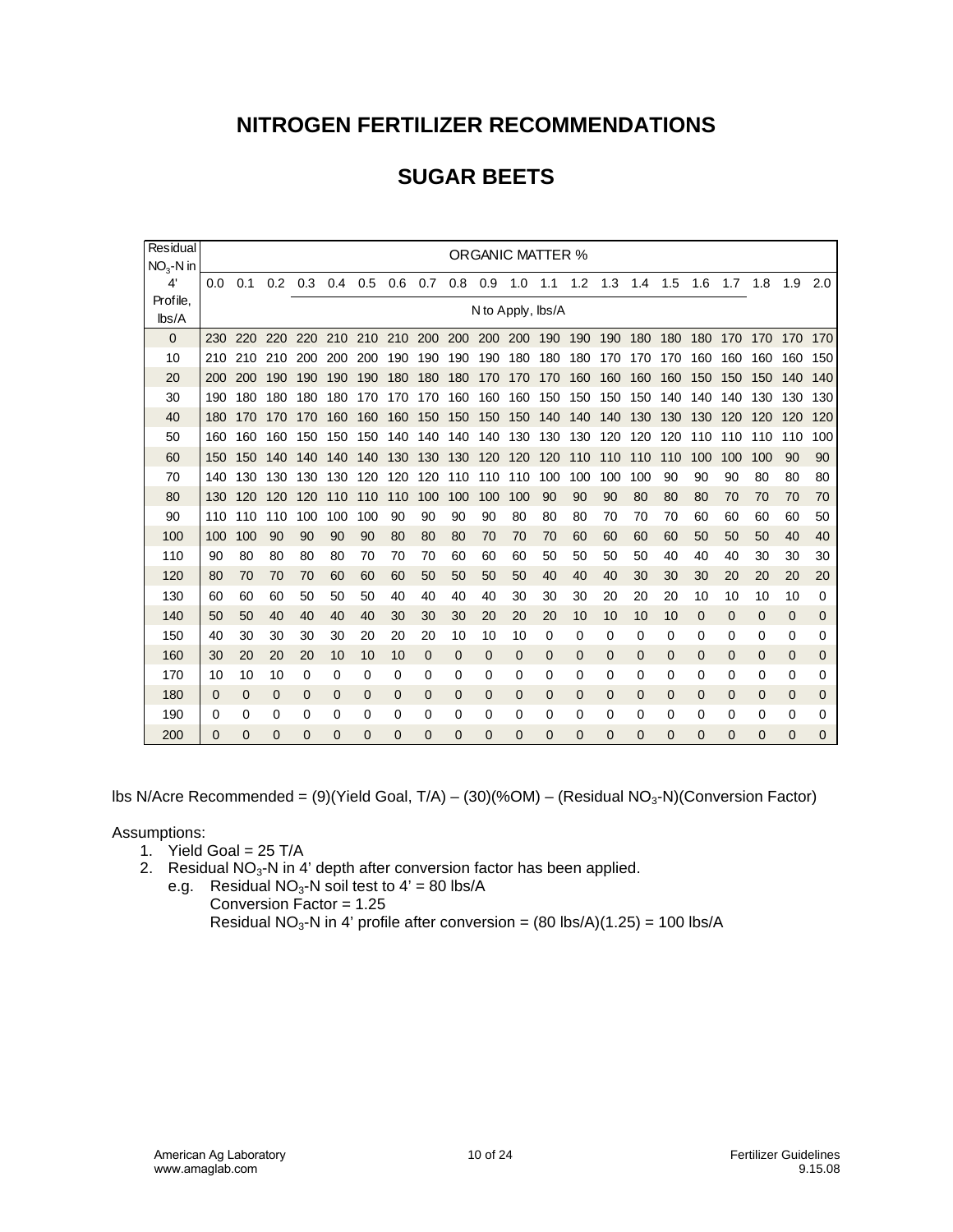# **WHEAT**

|                        | YIELD GOAL, BU/A |    |    |     |     |     |     |     |     |     |  |  |  |
|------------------------|------------------|----|----|-----|-----|-----|-----|-----|-----|-----|--|--|--|
| Residual<br>$NO3 - N,$ |                  |    |    |     |     |     |     |     |     |     |  |  |  |
| lbs/A                  | 30               | 40 | 50 | 60  | 70  | 80  | 90  | 100 | 110 | 120 |  |  |  |
| 0                      | 50               | 70 | 90 | 110 | 120 | 140 | 160 | 180 | 190 | 210 |  |  |  |
| 10                     | 40               | 60 | 80 | 100 | 110 | 130 | 150 | 170 | 180 | 200 |  |  |  |
| 20                     | 30               | 50 | 70 | 90  | 100 | 120 | 140 | 160 | 170 | 190 |  |  |  |
| 30                     | 20               | 40 | 60 | 80  | 90  | 110 | 130 | 150 | 160 | 180 |  |  |  |
| 40                     | 10               | 30 | 50 | 70  | 80  | 100 | 120 | 140 | 150 | 170 |  |  |  |
| 50                     | 0                | 20 | 40 | 60  | 70  | 90  | 110 | 130 | 140 | 160 |  |  |  |
| 60                     | 0                | 10 | 30 | 50  | 60  | 80  | 100 | 120 | 130 | 150 |  |  |  |
| 70                     | 0                | 0  | 20 | 40  | 50  | 70  | 90  | 110 | 120 | 140 |  |  |  |
| 80                     | 0                | 0  | 10 | 30  | 40  | 60  | 80  | 100 | 110 | 130 |  |  |  |
| 90                     | 0                | 0  | 0  | 20  | 30  | 50  | 70  | 90  | 100 | 120 |  |  |  |
| 100                    | 0                | 0  | 0  | 10  | 20  | 40  | 60  | 80  | 90  | 110 |  |  |  |
| 110                    | 0                | 0  | 0  | 0   | 10  | 30  | 50  | 70  | 80  | 100 |  |  |  |
| 120                    | 0                | 0  | 0  | 0   | 0   | 20  | 40  | 60  | 70  | 90  |  |  |  |
| 130                    | 0                | 0  | 0  | 0   | 0   | 10  | 30  | 50  | 60  | 80  |  |  |  |
| 140                    | 0                | 0  | 0  | 0   | 0   | 0   | 20  | 40  | 50  | 70  |  |  |  |
| 150                    | 0                | 0  | 0  | 0   | 0   | 0   | 10  | 30  | 40  | 60  |  |  |  |
| 160                    | 0                | 0  | 0  | 0   | 0   | 0   | 0   | 20  | 30  | 50  |  |  |  |
| 170                    | 0                | 0  | 0  | 0   | 0   | 0   | 0   | 10  | 20  | 40  |  |  |  |
| 180                    | 0                | 0  | 0  | 0   | 0   | 0   | 0   | 0   | 10  | 30  |  |  |  |
| 190                    | 0                | 0  | 0  | 0   | 0   | 0   | 0   | 0   | 0   | 20  |  |  |  |
| 200                    | 0                | 0  | 0  | 0   | 0   | 0   | 0   | 0   | 0   | 10  |  |  |  |

If no subsoil sample is tested, it is assumed that the residual NO<sub>3</sub>-N test is 10 lbs/A (or 2 ppm) for a depth of  $8 - 24$  inches.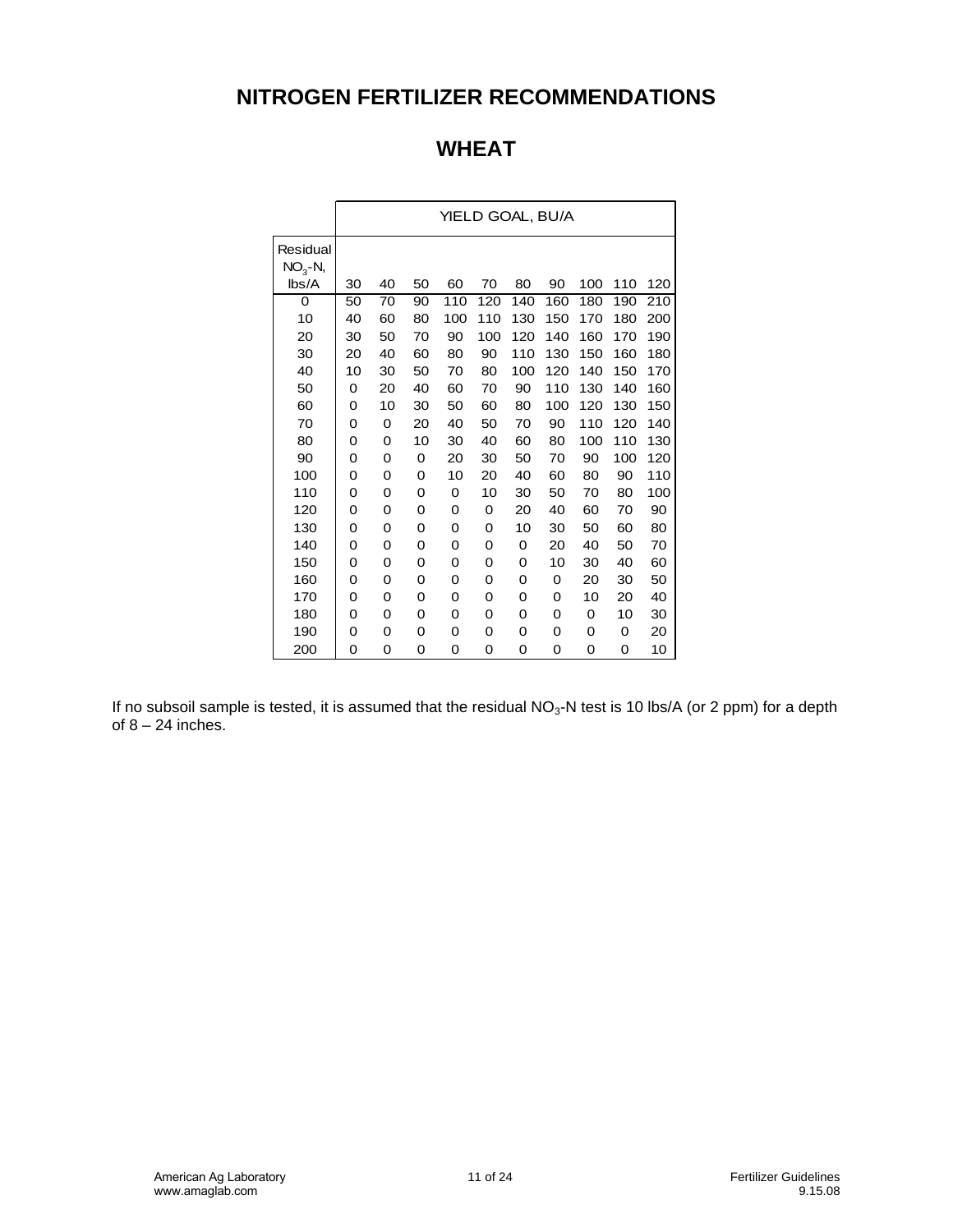| PHOSPHORUS FERTILIZER RECOMMENDATIONS |                              |              |                         |                                                     |                  |             |  |  |  |  |  |
|---------------------------------------|------------------------------|--------------|-------------------------|-----------------------------------------------------|------------------|-------------|--|--|--|--|--|
|                                       |                              |              |                         | Soil Phosphorus (Bray P1), ppm                      |                  |             |  |  |  |  |  |
| Crop                                  | <b>Yield Goal</b>            | $0 - 5$ (VL) | $6 - 15$ (L)            | $16 - 25$ (M)                                       | $26 - 30$ (H)    | $31 + (VH)$ |  |  |  |  |  |
|                                       |                              |              |                         | Ibs P <sub>2</sub> O <sub>5</sub> /Acre Recommended |                  |             |  |  |  |  |  |
| Alfalfa                               | $<$ 6 T/A                    | 60           | 40                      | 20                                                  | 0                | $\mathbf 0$ |  |  |  |  |  |
| (established                          | $6 - 7$ T/A                  | 80           | 60                      | 30                                                  | 0                | $\mathbf 0$ |  |  |  |  |  |
| stand)                                | $8+T/A$                      | 100          | 80                      | 50                                                  | 20               | 20          |  |  |  |  |  |
| Alfalfa                               | $<$ 6 T/A                    | 120          | 80                      | 40                                                  | 20               | $\mathbf 0$ |  |  |  |  |  |
| (new seeding)                         | $6 - 7$ T/A                  | 160          | 120                     | 80                                                  | 40               | 20          |  |  |  |  |  |
|                                       | $8+T/A$                      | 200          | 160                     | 120                                                 | 80               | 40          |  |  |  |  |  |
| Barley (grain & feed)                 | All                          | 75           | 50                      | 25                                                  | 0                | 0           |  |  |  |  |  |
| Barley (malting)                      | All                          | 75           | 50                      | 25                                                  | 0                | 0           |  |  |  |  |  |
| Beans $-$ dry                         | All                          | 50           | 30                      | 20                                                  | 0                | 0           |  |  |  |  |  |
| Cane                                  | Dryland                      | 40           | 30                      | 20                                                  | 0                | 0           |  |  |  |  |  |
| $Corn - grain$                        | <101 bu/A                    | 50           | 30                      | 20                                                  | 0                | 0           |  |  |  |  |  |
|                                       | $101 - 130$ bu/A             | 75           | 50                      | 25                                                  | 0                | 0           |  |  |  |  |  |
|                                       | $131 - 180$ bu/A             | 100          | 60                      | 30                                                  | 15 BAND          | 15 BAND     |  |  |  |  |  |
|                                       | 181 - 225 bu/A               | 125          | 80                      | 40                                                  | 20 BAND          | 20 BAND     |  |  |  |  |  |
|                                       | 226+ bu/A                    | 150          | 100                     | 50                                                  | 25 BAND          | 25 BAND     |  |  |  |  |  |
| Corn – popcorn                        | All                          | 75           | 50                      | 25                                                  | 0                | 0           |  |  |  |  |  |
| Corn – seed                           | All                          | 75           | 50                      | 25                                                  | 0                | $\Omega$    |  |  |  |  |  |
| $Corn$ – silage                       | $<$ 15 T/A                   | 50           | 30                      | 20                                                  | 0                | 0           |  |  |  |  |  |
|                                       | $15 - 19$ T/A                | 75           | 50                      | 25                                                  | 0                | 0           |  |  |  |  |  |
|                                       | $20 - 26$ T/A                | 100          | 60                      | 30                                                  | 15 BAND          | 15 BAND     |  |  |  |  |  |
|                                       | $27 - 32$ T/A                | 125          | 80                      | 40                                                  | 20 BAND          | 20 BAND     |  |  |  |  |  |
|                                       | 33+ T/A                      | 150          | 100                     | 50                                                  | 25 BAND          | 25 BAND     |  |  |  |  |  |
| Cotton                                | All                          | 100          | 50                      | 25                                                  | 0                | 0           |  |  |  |  |  |
| Flax                                  | All                          | 50           | 30                      | 20                                                  | 0                | 0           |  |  |  |  |  |
| Grass (forage &                       | Dryland                      | 40           | 30                      | 20                                                  | 0                | 0           |  |  |  |  |  |
| seed production)                      | Irrigated                    | 80           | 60                      | 30                                                  | 0                | 0           |  |  |  |  |  |
| Grass (new                            | Dryland                      | 80           | 60                      | 40                                                  | 20               | 0           |  |  |  |  |  |
| seeding)                              | Irrigated                    | 160          | 120                     | 80                                                  | 40               | 20          |  |  |  |  |  |
| Meadow Hay                            | All                          | 60           | 40                      | 20                                                  | $\mathbf 0$      | 0           |  |  |  |  |  |
| Millet                                | All                          | 75           | 50                      | 25                                                  | 0                | 0           |  |  |  |  |  |
| Oats                                  | All                          | 75           | 50                      | 25                                                  | 0                | 0           |  |  |  |  |  |
| Oats - Alfalfa                        | Dryland                      | 120          | 80                      | 40                                                  | 20               | $\mathbf 0$ |  |  |  |  |  |
| (nurse crop)                          | Irrigated                    | 160          | 120                     | 80                                                  | 40               | 20          |  |  |  |  |  |
| Onions                                | All                          | 100          | 75                      | 50                                                  | 25               | 0           |  |  |  |  |  |
| Peanuts                               | All                          | 100          | 75                      | 30                                                  | $\mathbf 0$      | $\mathbf 0$ |  |  |  |  |  |
| Potatoes                              | All                          | 240          | 180                     | 120                                                 | 60               | 30          |  |  |  |  |  |
| Rye                                   | All                          | 75           | 50                      | 25                                                  | 0                | 0           |  |  |  |  |  |
| Safflower                             | All                          | 50           | 30                      | 20                                                  | 0                | 0           |  |  |  |  |  |
| Sorghum – grain                       | $<$ 61 bu/A                  | 40           | 30                      | 20                                                  | 0                | 0           |  |  |  |  |  |
|                                       | $61 - 80$ bu/A               | 60           | 40                      | 20                                                  | 0                | $\pmb{0}$   |  |  |  |  |  |
|                                       | $81 - 125$ bu/A              | 80           | 40                      | 20                                                  | 0                | 0           |  |  |  |  |  |
|                                       | 126+ bu/A                    | 100          | 60                      | 40                                                  | 20               | 20          |  |  |  |  |  |
| Sorghum - silage                      | $<$ 11 T/A                   | 40           | 30                      | 20                                                  | 0                | 0           |  |  |  |  |  |
|                                       | $11 - 13$ T/A                | 60           | 40                      | 20                                                  | 0                | 0           |  |  |  |  |  |
|                                       | $14 - 21$ T/A                | 80           | 40                      | 20                                                  | 0                | 0           |  |  |  |  |  |
|                                       | 22+ T/A                      | 100          | 60                      | 40                                                  | 20               | 20          |  |  |  |  |  |
| Soybeans                              | All                          | 50           | 30                      | 20                                                  | $\mathbf 0$      | 0           |  |  |  |  |  |
| <b>Sugar Beets</b>                    | All                          | 125          | 100                     | 75                                                  | 40               | 0           |  |  |  |  |  |
| Sunflower                             | All                          | 50           | 30                      | 20                                                  | 0                | 0           |  |  |  |  |  |
| Wheat - ecofallow                     | All                          | 100          | 75                      | 50                                                  | 25               | 0           |  |  |  |  |  |
| Wheat - continuous                    | All                          | 75           | 50                      | 25                                                  | 0                | 0           |  |  |  |  |  |
| Wheat - fallow                        | All                          | 75           | 50                      | 25                                                  | 0                | 0           |  |  |  |  |  |
| $\leq$ = Less than                    | $VL = Very Low$<br>$L = Low$ |              | $\overline{M}$ = Medium | $H = High$                                          | $VH = Very High$ |             |  |  |  |  |  |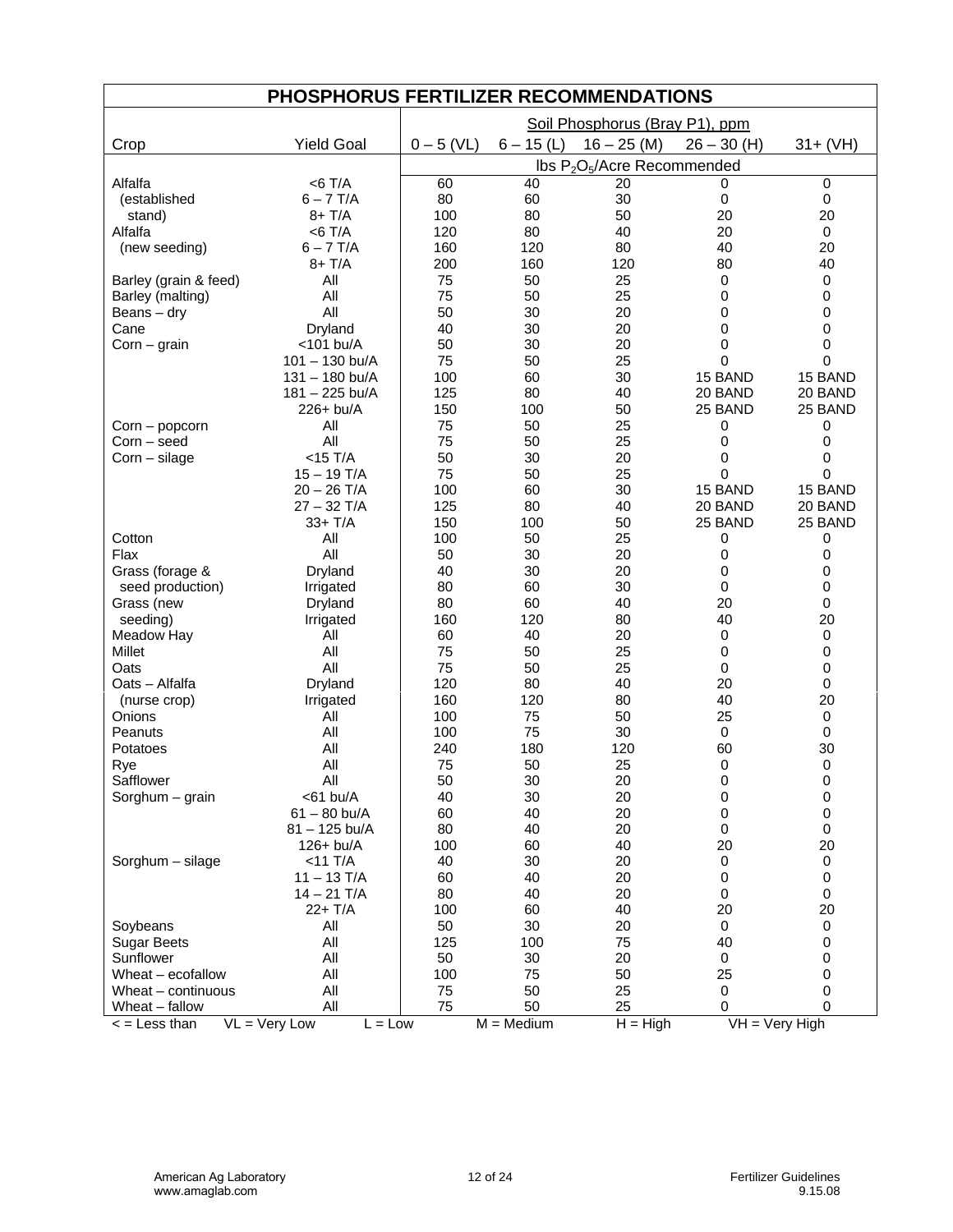| PHOSPHORUS FERTILIZER RECOMMENDATIONS |                                      |              |              |                                      |                    |                    |  |  |  |  |  |
|---------------------------------------|--------------------------------------|--------------|--------------|--------------------------------------|--------------------|--------------------|--|--|--|--|--|
|                                       |                                      |              |              | Soil Phosphorus (Bicarbonate P), ppm |                    |                    |  |  |  |  |  |
| Crop                                  | <b>Yield Goal</b>                    | $0 - 3$ (VL) | $4 - 10$ (L) | $11 - 16$ (M)                        | $17 - 20$ (H)      | $21 + (VH)$        |  |  |  |  |  |
|                                       |                                      |              |              | Ibs $P_2O_5/A$ cre Recommended       |                    |                    |  |  |  |  |  |
| Alfalfa                               | $<$ 6 T/A                            | 60           | 40           | 20                                   | 0                  | 0                  |  |  |  |  |  |
| (established                          | $6 - 7$ T/A                          | 80           | 60           | 30                                   | $\mathbf 0$        | 0                  |  |  |  |  |  |
| stand)                                | $8+T/A$                              | 100          | 80           | 50                                   | 20                 | 20                 |  |  |  |  |  |
| Alfalfa                               | $<$ 6 T/A                            | 120          | 80           | 40                                   | 20                 | $\pmb{0}$          |  |  |  |  |  |
| (new seeding)                         | $6 - 7$ T/A                          | 160          | 120          | 80                                   | 40                 | 20                 |  |  |  |  |  |
|                                       | $8+T/A$                              | 200          | 160          | 120                                  | 80                 | 40                 |  |  |  |  |  |
| Barley (grain & feed)                 | All                                  | 75           | 50           | 25                                   | $\mathbf 0$        | 0                  |  |  |  |  |  |
| Barley (malting)                      | All                                  | 75           | 50           | 25                                   | 0                  | 0                  |  |  |  |  |  |
| Beans $-$ dry                         | All                                  | 50           | 30           | 20                                   | 0                  | 0                  |  |  |  |  |  |
| Cane                                  | Dryland                              | 40           | 30           | 20                                   | 0                  | 0                  |  |  |  |  |  |
| $Corn - grain$                        | <101 bu/A                            | 50           | 30           | 20                                   | 0                  | $\pmb{0}$          |  |  |  |  |  |
|                                       | $101 - 130$ bu/A<br>$131 - 180$ bu/A | 75<br>100    | 50           | 25                                   | 0<br>15 BAND       | 0<br>15 BAND       |  |  |  |  |  |
|                                       |                                      | 125          | 60           | 30                                   |                    |                    |  |  |  |  |  |
|                                       | 181 - 225 bu/A<br>226+ bu/A          | 150          | 80<br>100    | 40<br>50                             | 20 BAND<br>25 BAND | 20 BAND<br>25 BAND |  |  |  |  |  |
| Corn - popcorn                        | All                                  | 75           | 50           | 25                                   | 0                  | 0                  |  |  |  |  |  |
| Corn - seed                           | All                                  | 75           | 50           | 25                                   | 0                  | 0                  |  |  |  |  |  |
| $Corn$ – silage                       | $<$ 15 T/A                           | 50           | 30           | 20                                   | 0                  | 0                  |  |  |  |  |  |
|                                       | $15 - 19$ T/A                        | 75           | 50           | 25                                   | $\mathbf 0$        | 0                  |  |  |  |  |  |
|                                       | $20 - 26$ T/A                        | 100          | 60           | 30                                   | 15 BAND            | 15 BAND            |  |  |  |  |  |
|                                       | $27 - 32$ T/A                        | 125          | 80           | 40                                   | 20 BAND            | 20 BAND            |  |  |  |  |  |
|                                       | 33+ T/A                              | 150          | 100          | 50                                   | 25 BAND            | 25 BAND            |  |  |  |  |  |
| Cotton                                | All                                  | 100          | 50           | 25                                   | 0                  | 0                  |  |  |  |  |  |
| Flax                                  | All                                  | 50           | 30           | 20                                   | 0                  | 0                  |  |  |  |  |  |
| Grass (forage &                       | Dryland                              | 40           | 30           | 20                                   | 0                  | 0                  |  |  |  |  |  |
| seed production)                      | Irrigated                            | 80           | 60           | 30                                   | 0                  | 0                  |  |  |  |  |  |
| Grass (new                            | Dryland                              | 80           | 60           | 40                                   | 20                 | 0                  |  |  |  |  |  |
| seeding)                              | Irrigated                            | 160          | 120          | 80                                   | 40                 | 20                 |  |  |  |  |  |
| Meadow Hay                            | All                                  | 60           | 40           | 20                                   | 0                  | $\mathbf 0$        |  |  |  |  |  |
| Millet                                | All                                  | 75           | 50           | 25                                   | 0                  | 0                  |  |  |  |  |  |
| Oats                                  | All                                  | 75           | 50           | 25                                   | 0                  | 0                  |  |  |  |  |  |
| Oats - Alfalfa                        | Dryland                              | 120          | 80           | 40                                   | 20                 | 0                  |  |  |  |  |  |
| (nurse crop)                          | Irrigated                            | 160          | 120          | 80                                   | 40                 | 20                 |  |  |  |  |  |
| Onions                                | All                                  | 100          | 75           | 50                                   | 25                 | $\mathbf 0$        |  |  |  |  |  |
| Peanuts                               | All                                  | 100          | 75           | 30                                   | 0                  | 0                  |  |  |  |  |  |
| Potatoes                              | All                                  | 240          | 180          | 120                                  | 60                 | 30                 |  |  |  |  |  |
| Rye                                   | All                                  | 75           | 50           | 25                                   | 0                  | 0                  |  |  |  |  |  |
| Safflower                             | All                                  | 50           | 30           | 20                                   | $\mathbf 0$        | $\mathbf 0$        |  |  |  |  |  |
| Sorghum - grain                       | $<$ 61 bu/A                          | 40           | 30           | 20                                   | 0                  | 0                  |  |  |  |  |  |
|                                       | $61 - 80$ bu/A                       | 60<br>80     | 40<br>40     | 20<br>20                             | 0<br>0             | 0<br>0             |  |  |  |  |  |
|                                       | 81 - 125 bu/A<br>126+ bu/A           | 100          | 60           | 40                                   | 20                 | 20                 |  |  |  |  |  |
| Sorghum - silage                      | $<$ 11 T/A                           | 40           | 30           | 20                                   | 0                  | 0                  |  |  |  |  |  |
|                                       | $11 - 13$ T/A                        | 60           | 40           | 20                                   | 0                  | 0                  |  |  |  |  |  |
|                                       | $14 - 21$ T/A                        | 80           | 40           | 20                                   | 0                  | $\mathbf 0$        |  |  |  |  |  |
|                                       | 22+ T/A                              | 100          | 60           | 40                                   | 20                 | 20                 |  |  |  |  |  |
| Soybeans                              | All                                  | 50           | 30           | 20                                   | 0                  | 0                  |  |  |  |  |  |
| <b>Sugar Beets</b>                    | All                                  | 125          | 100          | 75                                   | 40                 | 0                  |  |  |  |  |  |
| Sunflower                             | All                                  | 50           | 30           | 20                                   | 0                  | 0                  |  |  |  |  |  |
| Wheat $-$ ecofallow                   | All                                  | 100          | 75           | 50                                   | 25                 | 0                  |  |  |  |  |  |
| Wheat - continuous                    | All                                  | 75           | 50           | 25                                   | 0                  | 0                  |  |  |  |  |  |
| Wheat - fallow                        | All                                  | 75           | 50           | 25                                   | 0                  | 0                  |  |  |  |  |  |
| $\leq$ = Less than                    | $VL = Very Low$<br>$L = Low$         |              | $M = Medium$ | $H = High$                           | $VH = Very High$   |                    |  |  |  |  |  |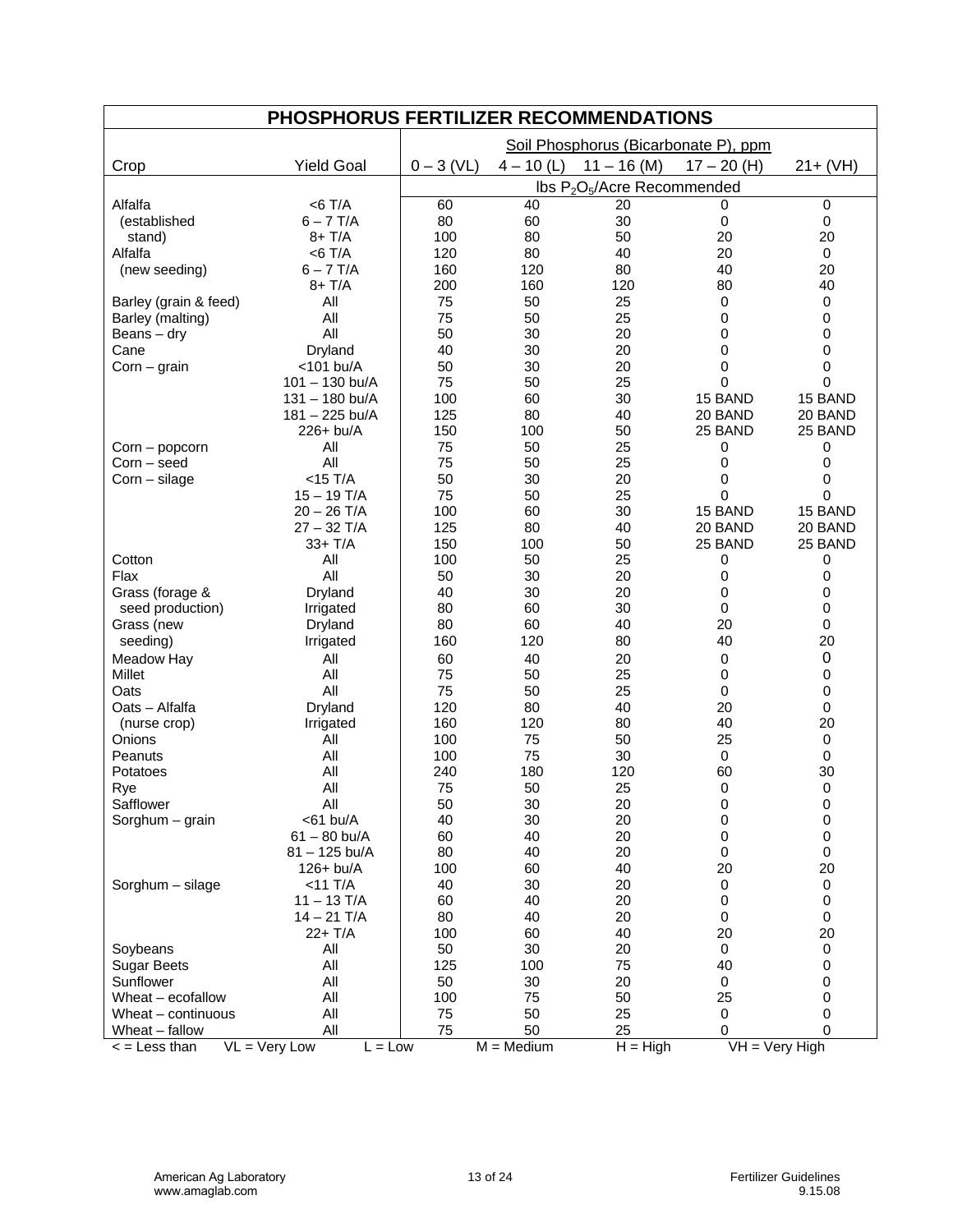| POTASSIUM FERTILIZER RECOMMENDATIONS |                                         |               |               |                                       |                                           |                  |  |  |  |  |  |  |
|--------------------------------------|-----------------------------------------|---------------|---------------|---------------------------------------|-------------------------------------------|------------------|--|--|--|--|--|--|
|                                      |                                         |               |               |                                       | Soil Potassium (1N ammomium acetate), ppm |                  |  |  |  |  |  |  |
|                                      |                                         |               |               |                                       |                                           |                  |  |  |  |  |  |  |
| Crop                                 | <b>Yield Goal</b>                       | $0 - 40$ (VL) | $41 - 80$ (L) | $81 - 125$ (M)                        | $126 - 200$ (H)                           | $201 + (VH)$     |  |  |  |  |  |  |
|                                      |                                         |               |               | Ibs K <sub>2</sub> O/Acre Recommended |                                           |                  |  |  |  |  |  |  |
| Alfalfa                              | $<$ 6 T/A                               | 60            | 40            | 20                                    | $\Omega$                                  | 0                |  |  |  |  |  |  |
| (established                         | $6 - 7$ T/A                             | 120           | 80            | 40                                    | 20                                        | 0                |  |  |  |  |  |  |
| stand)                               | $8+T/A$                                 | 160           | 120           | 80                                    | 40                                        | 20               |  |  |  |  |  |  |
| Alfalfa                              | $<$ 6 T/A                               | 120           | 80            | 40                                    | 20                                        | 0                |  |  |  |  |  |  |
| (new seeding)                        | $6 - 7$ T/A                             | 240           | 160           | 80                                    | 40                                        | 20               |  |  |  |  |  |  |
|                                      | $8+T/A$                                 | 300           | 200           | 100                                   | 60                                        | 40               |  |  |  |  |  |  |
| Barley (grain & feed)                | All                                     | 60            | 40            | 20                                    | 0                                         | 0                |  |  |  |  |  |  |
| Barley (malting)                     | All                                     | 60            | 50            | 20                                    | 0                                         | 0                |  |  |  |  |  |  |
| Beans – dry                          | All                                     | 60            | 40            | 20                                    | 0                                         | 0                |  |  |  |  |  |  |
| Cane                                 | Dryland                                 | 60            | 40            | 20                                    | 0                                         | 0                |  |  |  |  |  |  |
| $Corn - grain$                       | $<$ 101 bu/A                            | 80            | 50            | 25                                    | 0                                         | 0                |  |  |  |  |  |  |
|                                      | $101 - 130$ bu/A                        | 100           | 70            | 40                                    | 20                                        | 0                |  |  |  |  |  |  |
|                                      | 131 - 180 bu/A                          | 140           | 100           | 50                                    | 25                                        | 0                |  |  |  |  |  |  |
|                                      | 181 - 225 bu/A                          | 180           | 120           | 60                                    | 30                                        | 0                |  |  |  |  |  |  |
|                                      | 226+ bu/A                               | 220           | 140           | 75                                    | 50                                        | 25               |  |  |  |  |  |  |
| Corn – popcorn                       | All                                     | 100           | 70            | 45                                    | 20                                        | 0                |  |  |  |  |  |  |
| Corn - seed                          | All                                     | 100           | 70            | 40                                    | 20                                        | 0                |  |  |  |  |  |  |
|                                      | $<$ 15 T/A                              | 80            | 50            | 25                                    | 0                                         | $\mathbf 0$      |  |  |  |  |  |  |
| $Corn$ – silage                      | $15 - 19$ T/A                           | 100           | 70            | 40                                    | 20                                        |                  |  |  |  |  |  |  |
|                                      |                                         |               |               |                                       |                                           | 0                |  |  |  |  |  |  |
|                                      | $20 - 26$ T/A<br>$27 - 32$ T/A          | 140<br>180    | 100<br>120    | 50<br>60                              | 25<br>30                                  | 0<br>$\mathbf 0$ |  |  |  |  |  |  |
|                                      |                                         |               |               |                                       |                                           |                  |  |  |  |  |  |  |
|                                      | $33+T/A$                                | 220           | 140           | 75                                    | 50                                        | 25               |  |  |  |  |  |  |
| Cotton                               | All                                     | 100           | 50            | 25                                    | $\mathbf 0$                               | 0                |  |  |  |  |  |  |
| Flax                                 | All                                     | 80            | 60            | 40                                    | 20                                        | 0                |  |  |  |  |  |  |
| Grass (forage &                      | Dryland                                 | 40            | 30            | 20                                    | $\mathbf 0$                               | 0                |  |  |  |  |  |  |
| seed production)                     | Irrigated                               | 60            | 50            | 40                                    | 20                                        | 0                |  |  |  |  |  |  |
| Grass (new                           | Dryland                                 | 80            | 60            | 40                                    | $\mathbf 0$                               | 0                |  |  |  |  |  |  |
| seeding)                             | Irrigated                               | 120           | 100           | 80                                    | 40                                        | 0                |  |  |  |  |  |  |
| Meadow Hay                           | Αll                                     | 60            | 40            | 20                                    | 0                                         | 0                |  |  |  |  |  |  |
| Millet                               | All                                     | 60            | 40            | 20                                    | 0                                         | 0                |  |  |  |  |  |  |
| Oats                                 | All                                     | 60            | 40            | 20                                    | 0                                         | 0                |  |  |  |  |  |  |
| Oats - Alfalfa                       | Dryland                                 | 120           | 80            | 40                                    | 20                                        | 0                |  |  |  |  |  |  |
| (nurse crop)                         | Irrigated                               | 240           | 160           | 80                                    | 40                                        | $\mathbf 0$      |  |  |  |  |  |  |
| Onions                               | All                                     | 120           | 80            | 40                                    | 20                                        | 0                |  |  |  |  |  |  |
| Peanuts                              | All                                     | 200           | 150           | 100                                   | 50                                        | 0                |  |  |  |  |  |  |
| Potatoes                             | All                                     | 160           | 120           | 80                                    | 40                                        | 0                |  |  |  |  |  |  |
| Rye                                  | All                                     | 75            | 50            | 25                                    | $\mathbf 0$                               | 0                |  |  |  |  |  |  |
| Safflower                            | All                                     | 60            | 40            | 20                                    | 0                                         | 0                |  |  |  |  |  |  |
| Sorghum - grain                      | $<$ 61 bu/A                             | 40            | 30            | 20                                    | 0                                         | 0                |  |  |  |  |  |  |
|                                      | $61 - 80$ bu/A                          | 60            | 50            | 30                                    | 0                                         | 0                |  |  |  |  |  |  |
|                                      | 81-125 bu/A                             | 80            | 60            | 40                                    | 20                                        | 0                |  |  |  |  |  |  |
|                                      | 126+ bu/A                               | 100           | 80            | 50                                    | 25                                        | 0                |  |  |  |  |  |  |
| Sorghum - silage                     | $<$ 11 T/A                              | 40            | 30            | 20                                    | 0                                         | 0                |  |  |  |  |  |  |
|                                      | $11 - 13$ T/A                           | 60            | 50            | 30                                    | 0                                         | $\pmb{0}$        |  |  |  |  |  |  |
|                                      | $14 - 21$ T/A                           | 80            | 60            | 40                                    | 20                                        | $\pmb{0}$        |  |  |  |  |  |  |
|                                      | $22+T/A$                                | 100           | 80            | 50                                    | 25                                        | 0                |  |  |  |  |  |  |
| Soybeans                             | All                                     | 80            | 60            | 40                                    | 20                                        | 0                |  |  |  |  |  |  |
| <b>Sugar Beets</b>                   | All                                     | 120           | 80            | 40                                    | 20                                        | 0                |  |  |  |  |  |  |
| Sunflower                            | All                                     | 60            | 40            | 20                                    | $\pmb{0}$                                 | $\pmb{0}$        |  |  |  |  |  |  |
| Wheat - ecofallow                    | All                                     | 60            | 40            | 20                                    | 0                                         | 0                |  |  |  |  |  |  |
| Wheat - continuous                   | All                                     | 60            | 40            | 20                                    | 0                                         | 0                |  |  |  |  |  |  |
| Wheat - fallow                       | All                                     | 60            | 40            | 20                                    | 0                                         | $\mathbf 0$      |  |  |  |  |  |  |
| $\leq$ = Less than                   | $\overline{VL}$ = Very Low<br>$L = Low$ |               | $M = Medium$  | $H = High$                            | $VH = Very High$                          |                  |  |  |  |  |  |  |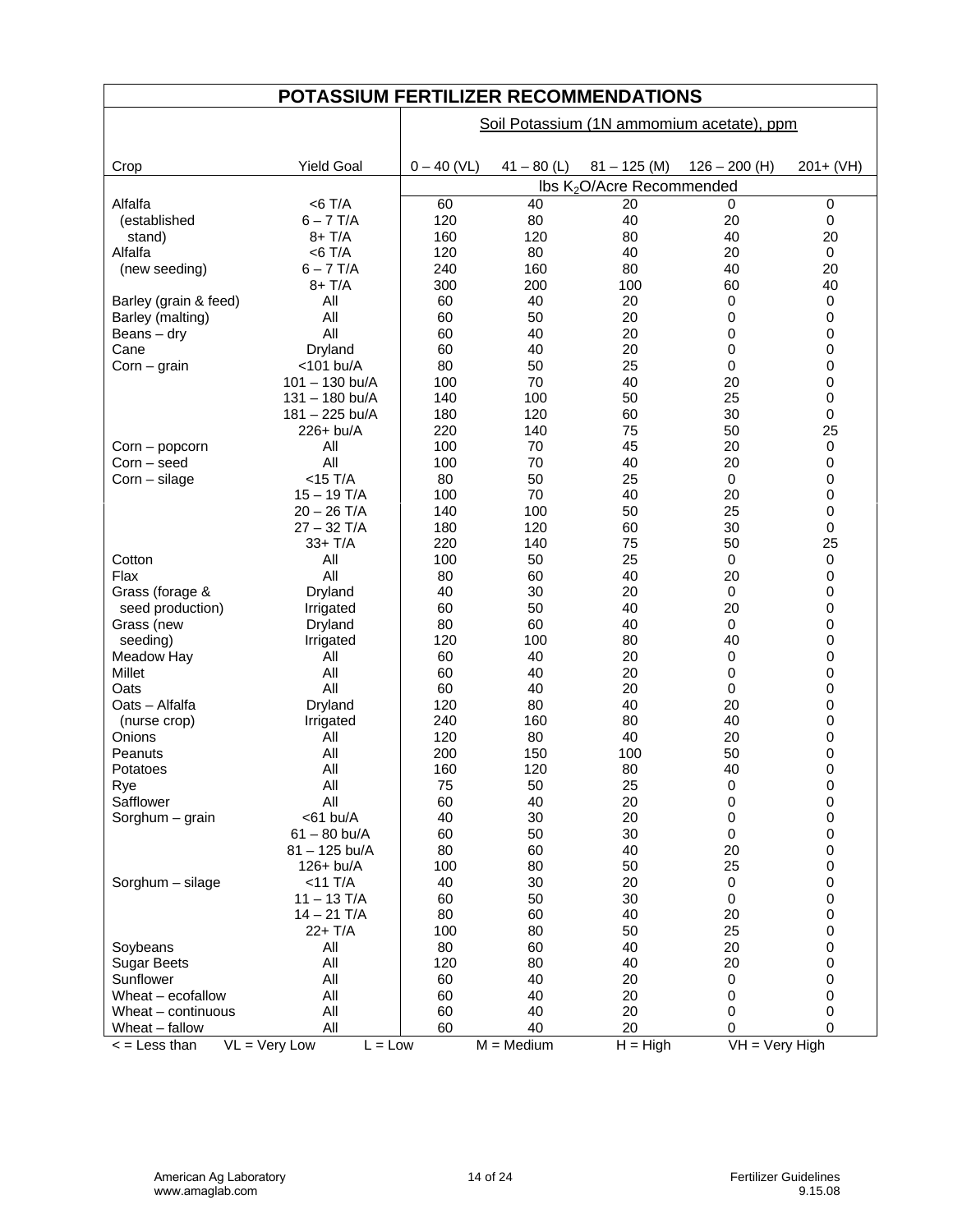|      | <b>MAGNESIUM FERTILIZER RECOMMENDATIONS</b> |               |               |                                           |                 |              |  |  |  |  |  |  |  |  |
|------|---------------------------------------------|---------------|---------------|-------------------------------------------|-----------------|--------------|--|--|--|--|--|--|--|--|
|      |                                             |               |               | Soil Magnesium (1N ammonium acetate), ppm |                 |              |  |  |  |  |  |  |  |  |
| Crop | Yield Goal                                  | $0 - 25$ (VL) | $26 - 50$ (L) | $51 - 150$ (M)                            | $151 - 300$ (H) | $301 + (VH)$ |  |  |  |  |  |  |  |  |
|      |                                             |               |               | Ibs MgO/Acre Recommended                  |                 |              |  |  |  |  |  |  |  |  |
| Αll  | All                                         | 25            | 10            | 0                                         | O               |              |  |  |  |  |  |  |  |  |

#### **CALCIUM FERTILIZER RECOMMENDATIONS**

No calcium fertilizer recommendations are made for any crops. Soils that are low in calcium will usually be acidic and will require an application of limestone. The limestone contains sufficient calcium to satisfy crop needs. The following table is used as a guideline for interpretation of calcium tests as determined by the 1N ammonium acetate method.

| Soil Calcium, ppm | Level     |
|-------------------|-----------|
| $0 - 750$         | Low       |
| $751 - 1,500$     | Medium    |
| $1,501 - 4,000$   | High      |
| $4,001 +$         | Very High |

## **SODIUM SOIL TESTS**

Sodium is a nonessential element for plant growth. High levels of sodium will have a detrimental effect on soils causing poor aeration and penetration of water and roots. If a soil test exceeds 300 ppm Na, a gypsum requirement test should be determined. The following table is used as a guideline for interpretation of sodium tests.

| Soil Sodium, ppm | Level     |
|------------------|-----------|
| $1 - 100$        | Low       |
| $101 - 300$      | Medium    |
| $301 - 500$      | High      |
| $501+$           | Very High |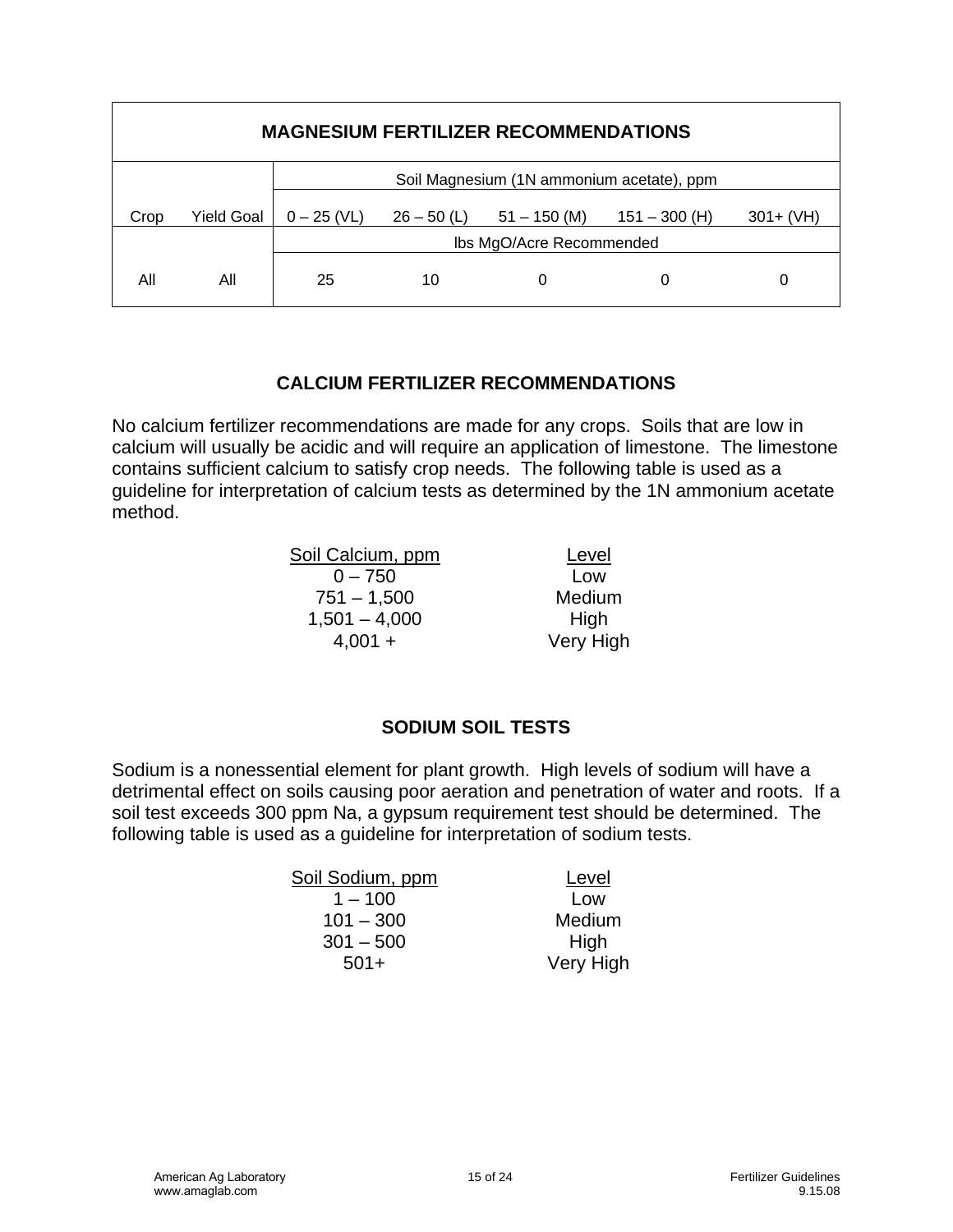#### **SULFUR FERTILIZER RECOMMENDATIONS**

|                               |                                |                            | Soil Sulfur              |                   |                                 |             |             |  |  |  |
|-------------------------------|--------------------------------|----------------------------|--------------------------|-------------------|---------------------------------|-------------|-------------|--|--|--|
|                               |                                |                            |                          |                   | (Ca phosphate extractable), ppm |             |             |  |  |  |
| Crop                          | <b>Yield Goal</b>              | Soil OM, %                 | $0 - 8$                  | $9 - 15$          | $16+$                           | $0 - 5$     | $6+$        |  |  |  |
|                               |                                |                            |                          |                   | Ibs S/Acre Recommended          |             |             |  |  |  |
| Alfalfa                       | $<$ 6 T/A                      | $1.3 - 1.5$                | 10                       | 0                 | $\mathbf 0$                     |             |             |  |  |  |
| (established stand            |                                | $0.7 - 1.2$                | 15                       | $\mathbf 0$       | 0                               |             |             |  |  |  |
| & new seeding)                | $6 - 7$ T/A                    | $0.1 - 0.6$<br>$1.3 - 1.5$ | 25<br>20                 | 10<br>10          | 0<br>0                          |             |             |  |  |  |
|                               |                                | $0.7 - 1.2$                | 30                       | 20                | 0                               |             |             |  |  |  |
|                               |                                | $0.1 - 0.6$                | 40                       | 20                | 0                               |             |             |  |  |  |
|                               | $8+T/A$                        | $1.3 - 1.5$                | 40                       | 20                | 10                              |             |             |  |  |  |
|                               |                                | $0.7 - 1.2$                | 50                       | 30                | 10                              |             |             |  |  |  |
|                               |                                | $0.1 - 0.6$                | 60                       | 40                | 20                              |             |             |  |  |  |
| Barley (grain, feed, &        | $<$ 71 bu/A                    | $0.1 - 1.2$                | $\blacksquare$           |                   |                                 | 0           | 0           |  |  |  |
| malting)                      | $71+bu/A$                      | $0.1 - 1.2$                |                          |                   |                                 | 10          | $\Omega$    |  |  |  |
| Beans $-$ dry                 | All                            | $0.1 - 1.2$                |                          |                   |                                 | 20          | 0           |  |  |  |
| Cane                          | Dryland<br>All                 | $0.1 - 1.2$<br>$1.3 - 1.5$ | 10                       | 0                 | 0                               | 10          | 0           |  |  |  |
| $Corn - grain$                | <101 bu/A                      | $0.7 - 1.2$                | 10                       | 0                 | 0                               |             |             |  |  |  |
|                               | $101 - 130$ bu/A               | $0.7 - 1.2$                | 20                       | 0                 | 0                               |             |             |  |  |  |
|                               | $131 - 180$ bu/A               | $0.7 - 1.2$                | 25                       | 10                | 0                               |             |             |  |  |  |
|                               | $181 - 225$ bu/A               | $0.7 - 1.2$                | 30                       | 20                | 0                               |             |             |  |  |  |
|                               | 226+ bu/A                      | $0.7 - 1.2$                | 40                       | 25                | 10                              |             |             |  |  |  |
|                               | <101 bu/A                      | $0.1 - 0.6$                | 20                       | $\mathbf 0$       | 0                               |             |             |  |  |  |
|                               | $101 - 130$ bu/A               | $0.1 - 0.6$                | 30                       | 20                | 0                               |             |             |  |  |  |
|                               | $131 - 180$ bu/A               | $0.1 - 0.6$                | 40                       | 25                | 0                               |             |             |  |  |  |
|                               | 181 - 225 bu/A                 | $0.1 - 0.6$                | 50                       | 30                | $\mathbf 0$                     |             |             |  |  |  |
|                               | 226+ bu/A                      | $0.1 - 0.6$                | 60                       | 40                | 20                              |             |             |  |  |  |
| Corn - popcorn<br>& seed corn | All                            | $1.3 - 1.5$<br>$0.7 - 1.2$ | 10<br>20                 | $\mathbf 0$<br>10 | 0<br>0                          |             |             |  |  |  |
|                               |                                | $0.1 - 0.6$                | 40                       | 20                | 0                               |             |             |  |  |  |
| Corn - silage                 | All                            | $1.3 - 1.5$                | 10                       | 0                 | 0                               |             |             |  |  |  |
|                               | $<$ 15 T/A                     | $0.7 - 1.2$                | 10                       | 0                 | 0                               |             |             |  |  |  |
|                               | $15 - 19$ T/A                  | $0.7 - 1.2$                | 20                       | 0                 | 0                               |             |             |  |  |  |
|                               | $20 - 26$ T/A                  | $0.7 - 1.2$                | 25                       | 10                | 0                               |             |             |  |  |  |
|                               | $27 - 32$ T/A                  | $0.7 - 1.2$                | 30                       | 20                | 0                               |             |             |  |  |  |
|                               | $33+T/A$                       | $0.7 - 1.2$                | 40                       | 25                | 10                              |             |             |  |  |  |
|                               | $<$ 15 T/A                     | $0.1 - 0.6$                | 20                       | $\mathbf 0$       | 0                               |             |             |  |  |  |
|                               | $15 - 19$ T/A                  | $0.1 - 0.6$                | 30                       | 20                | 0                               |             |             |  |  |  |
|                               | $20 - 26$ T/A<br>$27 - 32$ T/A | $0.1 - 0.6$<br>$0.1 - 0.6$ | 40<br>50                 | 25<br>30          | 0<br>0                          |             |             |  |  |  |
|                               | $33+T/A$                       | $0.1 - 0.6$                | 60                       | 40                | 20                              |             |             |  |  |  |
| Cotton                        | All                            | $0.1 - 1.2$                | $\overline{\phantom{a}}$ |                   |                                 | 20          | 0           |  |  |  |
| Flax                          | All                            | $0.1 - 1.2$                | $\overline{\phantom{a}}$ |                   |                                 | 0           | 0           |  |  |  |
| Grass (forage, seed,          | Dryland                        | $0.1 - 1.2$                | 20                       | 0                 | 0                               |             |             |  |  |  |
| & new seed)                   | Irrigated                      | $1.3 - 1.5$                | 15                       | 0                 | 0                               |             |             |  |  |  |
|                               | Irrigated                      | $0.1 - 1.2$                | 30                       | 15                | 0                               |             |             |  |  |  |
| Meadow Hay                    | All                            | All                        | 30                       | 20                | 0                               |             |             |  |  |  |
| Millet                        | $<$ 51 bu/A                    | $0.1 - 1.2$                | $\overline{\phantom{a}}$ |                   |                                 | $\mathbf 0$ | 0           |  |  |  |
|                               | $51+bu/A$                      | $0.1 - 1.2$                |                          |                   |                                 | 10          | 0           |  |  |  |
| Oats                          | $<$ 71 bu/A                    | $0.1 - 1.2$                |                          |                   |                                 | $\mathbf 0$ | 0<br>0      |  |  |  |
| Oats - Alfalfa                | $71+bu/A$<br>Dryland           | $0.1 - 1.2$<br>$0.7 - 1.2$ | 15                       | 0                 | 0                               | 10          |             |  |  |  |
| (nurse crop)                  | Dryland                        | $0.1 - 0.6$                | 25                       | 10                | 0                               |             |             |  |  |  |
|                               | Irrigated                      | $0.7 - 1.2$                | 30                       | 10                | 0                               |             |             |  |  |  |
|                               | Irrigated                      | $0.1 - 0.6$                | 50                       | 20                | 0                               |             |             |  |  |  |
| Onions                        | All                            | $0.1 - 1.2$                | $\overline{\phantom{a}}$ |                   |                                 | 20          | 0           |  |  |  |
| Peanuts                       | All                            | $0.1 - 1.2$                |                          |                   |                                 | 20          | $\mathbf 0$ |  |  |  |
| Potatoes                      | All                            | $0.1 - 1.2$                |                          |                   |                                 | 30          | 20          |  |  |  |
| Rye                           | $<$ 51 bu/A                    | $0.1 - 1.2$                |                          |                   |                                 | 0           | $\pmb{0}$   |  |  |  |
|                               | $51+bu/A$                      | $0.1 - 1.2$                |                          |                   |                                 | 10          | 0           |  |  |  |
| Safflower                     | All                            | $0.1 - 1.2$                | $\blacksquare$           |                   |                                 | $\mathbf 0$ | $\mathbf 0$ |  |  |  |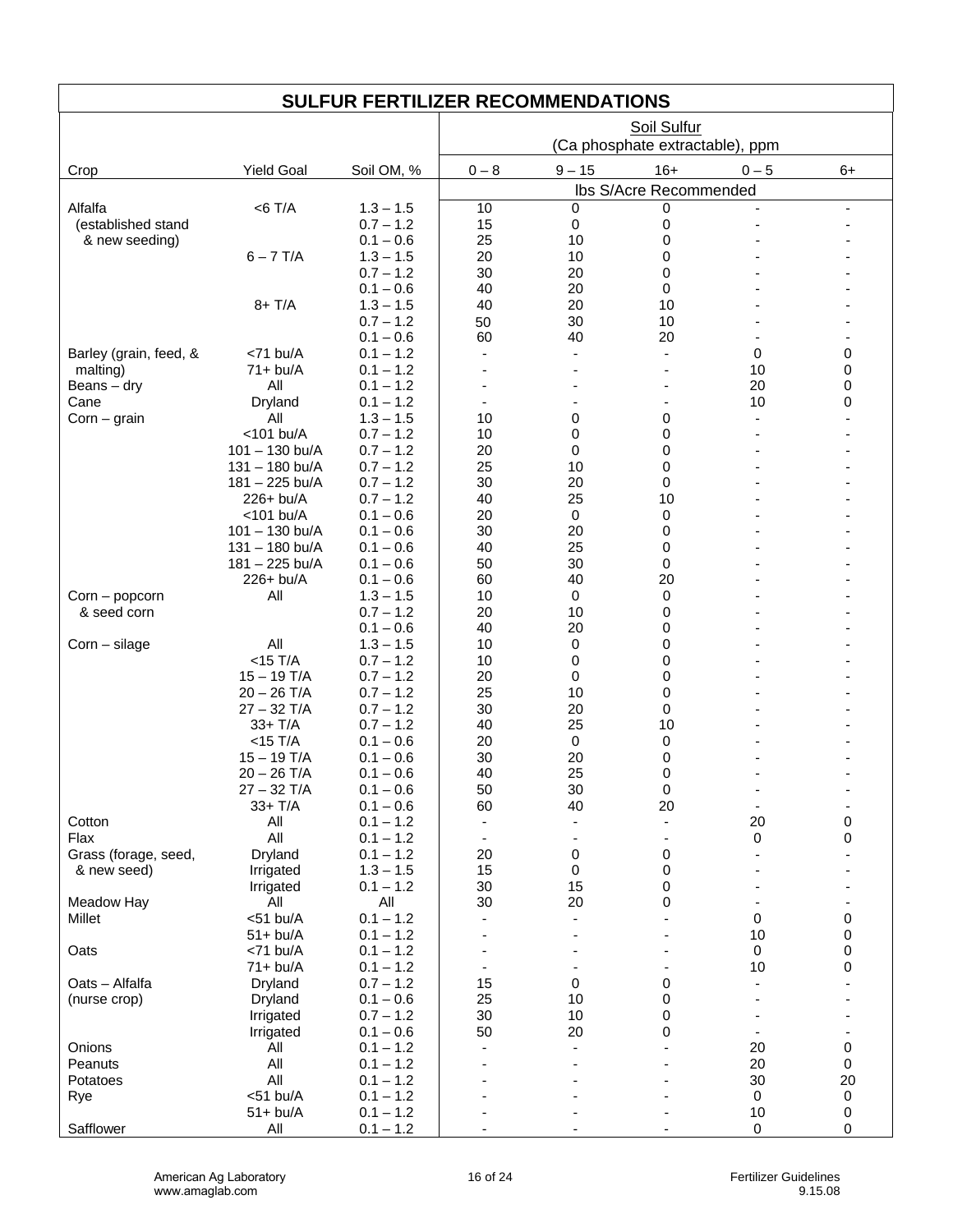|                     |                   | <b>SULFUR FERTILIZER RECOMMENDATIONS</b> |         |             |                                                |                          |          |
|---------------------|-------------------|------------------------------------------|---------|-------------|------------------------------------------------|--------------------------|----------|
|                     |                   |                                          |         |             | Soil Sulfur<br>(Ca phosphate extractable), ppm |                          |          |
| Crop                | <b>Yield Goal</b> | Soil OM, %                               | $0 - 8$ | $9 - 15$    | $16+$                                          | $0 - 5$                  | $6+$     |
|                     |                   |                                          |         |             | Ibs S/Acre Recommended                         |                          |          |
|                     |                   |                                          |         |             |                                                |                          |          |
| Sorghum $-$ grain   | All               | $1.3 - 1.5$                              | 10      | 0           | 0                                              | $\overline{\phantom{a}}$ |          |
|                     | $<$ 61 bu/A       | $0.7 - 1.2$                              | 10      | 0           | 0                                              |                          |          |
|                     | $61 - 80$ bu/A    | $0.7 - 1.2$                              | 10      | $\Omega$    | 0                                              |                          |          |
|                     | $81 - 125$ bu/A   | $0.7 - 1.2$                              | 20      | 10          | 0                                              |                          |          |
|                     | $126+$ bu/A       | $0.7 - 1.2$                              | 25      | 15          | 0                                              |                          |          |
|                     | $<$ 61 bu/A       | $0.1 - 0.6$                              | 20      | $\Omega$    | 0                                              |                          |          |
|                     | $61 - 80$ bu/A    | $0.1 - 0.6$                              | 20      | 10          | 0                                              |                          |          |
|                     | $81 - 125$ bu/A   | $0.1 - 0.6$                              | 30      | 15          | 0                                              |                          |          |
|                     | $126 + bu/A$      | $0.1 - 0.6$                              | 40      | 20          | 0                                              |                          |          |
| Sorghum - silage    | All               | $1.3 - 1.5$                              | 10      | 0           | 0                                              |                          |          |
|                     | $<$ 11 T/A        | $0.7 - 1.2$                              | 10      | 0           | 0                                              |                          |          |
|                     | $11 - 13$ T/A     | $0.7 - 1.2$                              | 10      | $\mathbf 0$ | 0                                              |                          |          |
|                     | $14 - 21$ T/A     | $0.7 - 1.2$                              | 20      | 10          | 0                                              |                          |          |
|                     | $22+T/A$          | $0.7 - 1.2$                              | 25      | 15          | 0                                              |                          |          |
|                     | $<$ 11 T/A        | $0.1 - 0.6$                              | 20      | $\Omega$    | 0                                              |                          |          |
|                     | $11 - 13$ T/A     | $0.1 - 0.6$                              | 20      | 10          | 0                                              |                          |          |
|                     | $14 - 21$ T/A     | $0.1 - 0.6$                              | 30      | 15          | $\Omega$                                       |                          |          |
|                     | $22+T/A$          | $0.1 - 0.6$                              | 40      | 20          | $\Omega$                                       |                          |          |
| Soybeans            | All               | $0.1 - 1.2$                              |         | ٠           |                                                | 20                       | 0        |
| <b>Sugar Beets</b>  | All               | $0.1 - 1.2$                              |         |             |                                                | 20                       | 0        |
| Sunflower           | All               | $0.1 - 1.2$                              |         |             |                                                | 0                        | 0        |
| Wheat $-$ ecofallow | $<$ 51 bu/A       | $0.1 - 1.5$                              |         |             |                                                | 0                        | 0        |
|                     | $51+bu/A$         | $0.1 - 1.5$                              |         |             |                                                | 10                       | 0        |
| Wheat - continuous  | $<$ 51 bu/A       | $0.1 - 1.5$                              |         |             |                                                | $\Omega$                 | 0        |
|                     | $51+bu/A$         | $0.1 - 1.5$                              |         |             |                                                | 10                       | 0        |
| Wheat - fallow      | $<$ 50 bu/A       | $0.1 - 1.5$                              |         |             |                                                | 0                        | 0        |
|                     | $51+bu/A$         | $0.1 - 1.5$                              |         |             |                                                | 10                       | $\Omega$ |
|                     |                   |                                          |         |             |                                                |                          |          |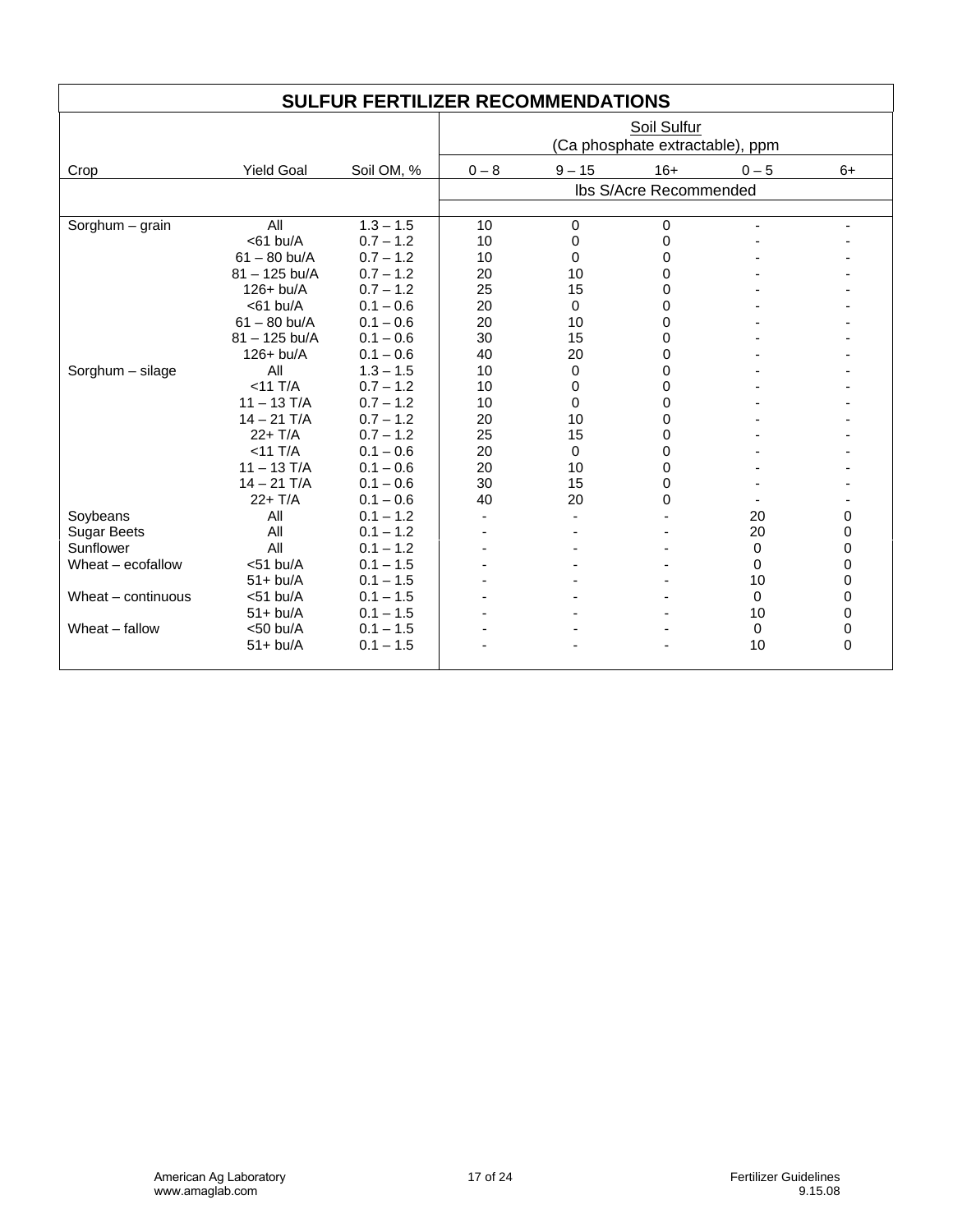| Soil Zinc (DTPA), ppm<br><b>Yield Goal</b><br>$0.1 - 0.5$ (L)<br>$0.6 - 1.0$ (M)<br>$1.1 - 1.2$ (H)<br>$1.3+ (VH)$<br>Crop<br>Ibs Zn (as zinc sulfate)/Acre Recommended<br>3<br>Alfalfa<br>$<$ 6 T/A<br>0<br>0<br>0<br>$6+T/A$<br>5<br>0<br>0<br>0<br>Barley (grain & feed)<br>0<br>$\mathbf 0$<br>$<$ 71 bu/A<br>0<br>0<br>3<br>$71+bu/A$<br>0<br>0<br>0<br>Barley (malting)<br>0<br>$<$ 71 bu/A<br>0<br>0<br>0<br>3<br>$\mathbf 0$<br>71+ bu/A<br>0<br>0<br>5<br>$\overline{2}$<br>All<br>10<br>0<br>Beans – dry<br>3<br>$\mathbf 0$<br>0<br>Cane<br>Dryland<br>0<br>3<br><101 bu/A<br>5<br>0<br>$Corn - grain$<br>0<br>5<br>3<br>$101 - 130$ bu/A<br>0<br>0<br>5<br>$\overline{c}$<br>$131 - 180$ bu/A<br>10<br>0<br>5<br>$\overline{c}$<br>$181 + bu/A$<br>10<br>0<br>3<br>All<br>5<br>0<br>0<br>Corn – popcorn<br>3<br>5<br>Corn - seed<br>All<br>0<br>0<br>3<br>$<$ 15 T/A<br>5<br>$Corn$ – silage<br>0<br>0<br>3<br>$15 - 19$ T/A<br>5<br>0<br>0<br>5<br>$20 - 26$ T/A<br>2<br>10<br>0<br>5<br>$\overline{2}$<br>26+ T/A<br>10<br>0<br>3<br>All<br>5<br>0<br>Cotton<br>0<br>All<br>5<br>$\overline{2}$<br>Flax<br>10<br>0<br>$\mathbf 0$<br>Grass (forage, new<br>Dryland<br>0<br>0<br>0<br>5<br>0<br>0<br>seed, seed production)<br>Irrigated<br>0<br>All<br>5<br>3<br>Meadow Hay<br>0<br>0<br><b>Millet</b><br>$<$ 51 bu/A<br>0<br>$\mathbf 0$<br>0<br>0<br>3<br>$51 + bu/A$<br>0<br>0<br>0<br>$<$ 71 bu/A<br>0<br>Oats<br>0<br>0<br>0<br>3<br>0<br>$71+bu/A$<br>0<br>0<br>3<br>Oats - Alfalfa<br>Dryland<br>0<br>0<br>0<br>5<br>$\mathbf 0$<br>(nurse crop)<br>Irrigated<br>0<br>0<br>5<br>$\overline{\mathbf{c}}$<br>All<br>10<br>Onions<br>0<br>All<br>5<br>$\overline{c}$<br>10<br>0<br>Peanuts<br>5<br>$\overline{c}$<br>All<br>Potatoes<br>10<br>0<br>$<$ 51 bu/A<br>0<br>0<br>0<br>0<br>Rye<br>3<br>$51 + bu/A$<br>$\mathbf 0$<br>0<br>0<br>3<br>Safflower<br>All<br>$\mathbf 0$<br>0<br>0<br>5<br>3<br>Sorghum - grain<br>$<$ 61 bu/A<br>0<br>0<br>5<br>3<br>$61 - 80$ bu/A<br>0<br>0<br>5<br>2<br>81 - 125 bu/A<br>10<br>0<br>5<br>$\overline{\mathbf{c}}$<br>10<br>$126 + bu/A$<br>0<br>3<br>Sorghum - silage<br>$<$ 11 T/A<br>5<br>0<br>0<br>5<br>3<br>$11 - 13$ T/A<br>0<br>0<br>5<br>$14 - 21$ T/A<br>10<br>$\overline{\mathbf{c}}$<br>0<br>5<br>22+ T/A<br>2<br>10<br>0<br>All<br>5<br>0<br>Soybeans<br>0<br>0<br>5<br>All<br><b>Sugar Beets</b><br>0<br>0<br>0<br>Sunflower<br>All<br>3<br>0<br>0<br>0<br>Wheat - ecofallow<br>5<br>3<br>$<$ 51 bu/A<br>0<br>0<br>5<br>3<br>$51 + bu/A$<br>0<br>0<br>Wheat - continuous<br>0<br>$<$ 51 bu/A<br>0<br>0<br>0<br>3<br>0<br>$51 + bu/A$<br>0<br>0<br>Wheat - fallow<br>$<$ 51 bu/A<br>0<br>0<br>0<br>0<br>3<br>$51 + bu/A$<br>0<br>0<br>0<br>$\overline{VH} = V$ ery High<br>$VL = Very Low$<br>< = Less than<br>$L = Low$<br>$M = Medium$<br>$H = High$ | <b>ZINC FERTILIZER RECOMMENDATIONS</b> |  |  |  |  |  |
|------------------------------------------------------------------------------------------------------------------------------------------------------------------------------------------------------------------------------------------------------------------------------------------------------------------------------------------------------------------------------------------------------------------------------------------------------------------------------------------------------------------------------------------------------------------------------------------------------------------------------------------------------------------------------------------------------------------------------------------------------------------------------------------------------------------------------------------------------------------------------------------------------------------------------------------------------------------------------------------------------------------------------------------------------------------------------------------------------------------------------------------------------------------------------------------------------------------------------------------------------------------------------------------------------------------------------------------------------------------------------------------------------------------------------------------------------------------------------------------------------------------------------------------------------------------------------------------------------------------------------------------------------------------------------------------------------------------------------------------------------------------------------------------------------------------------------------------------------------------------------------------------------------------------------------------------------------------------------------------------------------------------------------------------------------------------------------------------------------------------------------------------------------------------------------------------------------------------------------------------------------------------------------------------------------------------------------------------------------------------------------------------------------------------------------------------------------------------------------------------------------------------------------------------------------------------------------------------------------------------------------------------------------------------------------------------------------------------------------------------------------------------------------------------------------------------------|----------------------------------------|--|--|--|--|--|
|                                                                                                                                                                                                                                                                                                                                                                                                                                                                                                                                                                                                                                                                                                                                                                                                                                                                                                                                                                                                                                                                                                                                                                                                                                                                                                                                                                                                                                                                                                                                                                                                                                                                                                                                                                                                                                                                                                                                                                                                                                                                                                                                                                                                                                                                                                                                                                                                                                                                                                                                                                                                                                                                                                                                                                                                                              |                                        |  |  |  |  |  |
|                                                                                                                                                                                                                                                                                                                                                                                                                                                                                                                                                                                                                                                                                                                                                                                                                                                                                                                                                                                                                                                                                                                                                                                                                                                                                                                                                                                                                                                                                                                                                                                                                                                                                                                                                                                                                                                                                                                                                                                                                                                                                                                                                                                                                                                                                                                                                                                                                                                                                                                                                                                                                                                                                                                                                                                                                              |                                        |  |  |  |  |  |
|                                                                                                                                                                                                                                                                                                                                                                                                                                                                                                                                                                                                                                                                                                                                                                                                                                                                                                                                                                                                                                                                                                                                                                                                                                                                                                                                                                                                                                                                                                                                                                                                                                                                                                                                                                                                                                                                                                                                                                                                                                                                                                                                                                                                                                                                                                                                                                                                                                                                                                                                                                                                                                                                                                                                                                                                                              |                                        |  |  |  |  |  |
|                                                                                                                                                                                                                                                                                                                                                                                                                                                                                                                                                                                                                                                                                                                                                                                                                                                                                                                                                                                                                                                                                                                                                                                                                                                                                                                                                                                                                                                                                                                                                                                                                                                                                                                                                                                                                                                                                                                                                                                                                                                                                                                                                                                                                                                                                                                                                                                                                                                                                                                                                                                                                                                                                                                                                                                                                              |                                        |  |  |  |  |  |
|                                                                                                                                                                                                                                                                                                                                                                                                                                                                                                                                                                                                                                                                                                                                                                                                                                                                                                                                                                                                                                                                                                                                                                                                                                                                                                                                                                                                                                                                                                                                                                                                                                                                                                                                                                                                                                                                                                                                                                                                                                                                                                                                                                                                                                                                                                                                                                                                                                                                                                                                                                                                                                                                                                                                                                                                                              |                                        |  |  |  |  |  |
|                                                                                                                                                                                                                                                                                                                                                                                                                                                                                                                                                                                                                                                                                                                                                                                                                                                                                                                                                                                                                                                                                                                                                                                                                                                                                                                                                                                                                                                                                                                                                                                                                                                                                                                                                                                                                                                                                                                                                                                                                                                                                                                                                                                                                                                                                                                                                                                                                                                                                                                                                                                                                                                                                                                                                                                                                              |                                        |  |  |  |  |  |
|                                                                                                                                                                                                                                                                                                                                                                                                                                                                                                                                                                                                                                                                                                                                                                                                                                                                                                                                                                                                                                                                                                                                                                                                                                                                                                                                                                                                                                                                                                                                                                                                                                                                                                                                                                                                                                                                                                                                                                                                                                                                                                                                                                                                                                                                                                                                                                                                                                                                                                                                                                                                                                                                                                                                                                                                                              |                                        |  |  |  |  |  |
|                                                                                                                                                                                                                                                                                                                                                                                                                                                                                                                                                                                                                                                                                                                                                                                                                                                                                                                                                                                                                                                                                                                                                                                                                                                                                                                                                                                                                                                                                                                                                                                                                                                                                                                                                                                                                                                                                                                                                                                                                                                                                                                                                                                                                                                                                                                                                                                                                                                                                                                                                                                                                                                                                                                                                                                                                              |                                        |  |  |  |  |  |
|                                                                                                                                                                                                                                                                                                                                                                                                                                                                                                                                                                                                                                                                                                                                                                                                                                                                                                                                                                                                                                                                                                                                                                                                                                                                                                                                                                                                                                                                                                                                                                                                                                                                                                                                                                                                                                                                                                                                                                                                                                                                                                                                                                                                                                                                                                                                                                                                                                                                                                                                                                                                                                                                                                                                                                                                                              |                                        |  |  |  |  |  |
|                                                                                                                                                                                                                                                                                                                                                                                                                                                                                                                                                                                                                                                                                                                                                                                                                                                                                                                                                                                                                                                                                                                                                                                                                                                                                                                                                                                                                                                                                                                                                                                                                                                                                                                                                                                                                                                                                                                                                                                                                                                                                                                                                                                                                                                                                                                                                                                                                                                                                                                                                                                                                                                                                                                                                                                                                              |                                        |  |  |  |  |  |
|                                                                                                                                                                                                                                                                                                                                                                                                                                                                                                                                                                                                                                                                                                                                                                                                                                                                                                                                                                                                                                                                                                                                                                                                                                                                                                                                                                                                                                                                                                                                                                                                                                                                                                                                                                                                                                                                                                                                                                                                                                                                                                                                                                                                                                                                                                                                                                                                                                                                                                                                                                                                                                                                                                                                                                                                                              |                                        |  |  |  |  |  |
|                                                                                                                                                                                                                                                                                                                                                                                                                                                                                                                                                                                                                                                                                                                                                                                                                                                                                                                                                                                                                                                                                                                                                                                                                                                                                                                                                                                                                                                                                                                                                                                                                                                                                                                                                                                                                                                                                                                                                                                                                                                                                                                                                                                                                                                                                                                                                                                                                                                                                                                                                                                                                                                                                                                                                                                                                              |                                        |  |  |  |  |  |
|                                                                                                                                                                                                                                                                                                                                                                                                                                                                                                                                                                                                                                                                                                                                                                                                                                                                                                                                                                                                                                                                                                                                                                                                                                                                                                                                                                                                                                                                                                                                                                                                                                                                                                                                                                                                                                                                                                                                                                                                                                                                                                                                                                                                                                                                                                                                                                                                                                                                                                                                                                                                                                                                                                                                                                                                                              |                                        |  |  |  |  |  |
|                                                                                                                                                                                                                                                                                                                                                                                                                                                                                                                                                                                                                                                                                                                                                                                                                                                                                                                                                                                                                                                                                                                                                                                                                                                                                                                                                                                                                                                                                                                                                                                                                                                                                                                                                                                                                                                                                                                                                                                                                                                                                                                                                                                                                                                                                                                                                                                                                                                                                                                                                                                                                                                                                                                                                                                                                              |                                        |  |  |  |  |  |
|                                                                                                                                                                                                                                                                                                                                                                                                                                                                                                                                                                                                                                                                                                                                                                                                                                                                                                                                                                                                                                                                                                                                                                                                                                                                                                                                                                                                                                                                                                                                                                                                                                                                                                                                                                                                                                                                                                                                                                                                                                                                                                                                                                                                                                                                                                                                                                                                                                                                                                                                                                                                                                                                                                                                                                                                                              |                                        |  |  |  |  |  |
|                                                                                                                                                                                                                                                                                                                                                                                                                                                                                                                                                                                                                                                                                                                                                                                                                                                                                                                                                                                                                                                                                                                                                                                                                                                                                                                                                                                                                                                                                                                                                                                                                                                                                                                                                                                                                                                                                                                                                                                                                                                                                                                                                                                                                                                                                                                                                                                                                                                                                                                                                                                                                                                                                                                                                                                                                              |                                        |  |  |  |  |  |
|                                                                                                                                                                                                                                                                                                                                                                                                                                                                                                                                                                                                                                                                                                                                                                                                                                                                                                                                                                                                                                                                                                                                                                                                                                                                                                                                                                                                                                                                                                                                                                                                                                                                                                                                                                                                                                                                                                                                                                                                                                                                                                                                                                                                                                                                                                                                                                                                                                                                                                                                                                                                                                                                                                                                                                                                                              |                                        |  |  |  |  |  |
|                                                                                                                                                                                                                                                                                                                                                                                                                                                                                                                                                                                                                                                                                                                                                                                                                                                                                                                                                                                                                                                                                                                                                                                                                                                                                                                                                                                                                                                                                                                                                                                                                                                                                                                                                                                                                                                                                                                                                                                                                                                                                                                                                                                                                                                                                                                                                                                                                                                                                                                                                                                                                                                                                                                                                                                                                              |                                        |  |  |  |  |  |
|                                                                                                                                                                                                                                                                                                                                                                                                                                                                                                                                                                                                                                                                                                                                                                                                                                                                                                                                                                                                                                                                                                                                                                                                                                                                                                                                                                                                                                                                                                                                                                                                                                                                                                                                                                                                                                                                                                                                                                                                                                                                                                                                                                                                                                                                                                                                                                                                                                                                                                                                                                                                                                                                                                                                                                                                                              |                                        |  |  |  |  |  |
|                                                                                                                                                                                                                                                                                                                                                                                                                                                                                                                                                                                                                                                                                                                                                                                                                                                                                                                                                                                                                                                                                                                                                                                                                                                                                                                                                                                                                                                                                                                                                                                                                                                                                                                                                                                                                                                                                                                                                                                                                                                                                                                                                                                                                                                                                                                                                                                                                                                                                                                                                                                                                                                                                                                                                                                                                              |                                        |  |  |  |  |  |
|                                                                                                                                                                                                                                                                                                                                                                                                                                                                                                                                                                                                                                                                                                                                                                                                                                                                                                                                                                                                                                                                                                                                                                                                                                                                                                                                                                                                                                                                                                                                                                                                                                                                                                                                                                                                                                                                                                                                                                                                                                                                                                                                                                                                                                                                                                                                                                                                                                                                                                                                                                                                                                                                                                                                                                                                                              |                                        |  |  |  |  |  |
|                                                                                                                                                                                                                                                                                                                                                                                                                                                                                                                                                                                                                                                                                                                                                                                                                                                                                                                                                                                                                                                                                                                                                                                                                                                                                                                                                                                                                                                                                                                                                                                                                                                                                                                                                                                                                                                                                                                                                                                                                                                                                                                                                                                                                                                                                                                                                                                                                                                                                                                                                                                                                                                                                                                                                                                                                              |                                        |  |  |  |  |  |
|                                                                                                                                                                                                                                                                                                                                                                                                                                                                                                                                                                                                                                                                                                                                                                                                                                                                                                                                                                                                                                                                                                                                                                                                                                                                                                                                                                                                                                                                                                                                                                                                                                                                                                                                                                                                                                                                                                                                                                                                                                                                                                                                                                                                                                                                                                                                                                                                                                                                                                                                                                                                                                                                                                                                                                                                                              |                                        |  |  |  |  |  |
|                                                                                                                                                                                                                                                                                                                                                                                                                                                                                                                                                                                                                                                                                                                                                                                                                                                                                                                                                                                                                                                                                                                                                                                                                                                                                                                                                                                                                                                                                                                                                                                                                                                                                                                                                                                                                                                                                                                                                                                                                                                                                                                                                                                                                                                                                                                                                                                                                                                                                                                                                                                                                                                                                                                                                                                                                              |                                        |  |  |  |  |  |
|                                                                                                                                                                                                                                                                                                                                                                                                                                                                                                                                                                                                                                                                                                                                                                                                                                                                                                                                                                                                                                                                                                                                                                                                                                                                                                                                                                                                                                                                                                                                                                                                                                                                                                                                                                                                                                                                                                                                                                                                                                                                                                                                                                                                                                                                                                                                                                                                                                                                                                                                                                                                                                                                                                                                                                                                                              |                                        |  |  |  |  |  |
|                                                                                                                                                                                                                                                                                                                                                                                                                                                                                                                                                                                                                                                                                                                                                                                                                                                                                                                                                                                                                                                                                                                                                                                                                                                                                                                                                                                                                                                                                                                                                                                                                                                                                                                                                                                                                                                                                                                                                                                                                                                                                                                                                                                                                                                                                                                                                                                                                                                                                                                                                                                                                                                                                                                                                                                                                              |                                        |  |  |  |  |  |
|                                                                                                                                                                                                                                                                                                                                                                                                                                                                                                                                                                                                                                                                                                                                                                                                                                                                                                                                                                                                                                                                                                                                                                                                                                                                                                                                                                                                                                                                                                                                                                                                                                                                                                                                                                                                                                                                                                                                                                                                                                                                                                                                                                                                                                                                                                                                                                                                                                                                                                                                                                                                                                                                                                                                                                                                                              |                                        |  |  |  |  |  |
|                                                                                                                                                                                                                                                                                                                                                                                                                                                                                                                                                                                                                                                                                                                                                                                                                                                                                                                                                                                                                                                                                                                                                                                                                                                                                                                                                                                                                                                                                                                                                                                                                                                                                                                                                                                                                                                                                                                                                                                                                                                                                                                                                                                                                                                                                                                                                                                                                                                                                                                                                                                                                                                                                                                                                                                                                              |                                        |  |  |  |  |  |
|                                                                                                                                                                                                                                                                                                                                                                                                                                                                                                                                                                                                                                                                                                                                                                                                                                                                                                                                                                                                                                                                                                                                                                                                                                                                                                                                                                                                                                                                                                                                                                                                                                                                                                                                                                                                                                                                                                                                                                                                                                                                                                                                                                                                                                                                                                                                                                                                                                                                                                                                                                                                                                                                                                                                                                                                                              |                                        |  |  |  |  |  |
|                                                                                                                                                                                                                                                                                                                                                                                                                                                                                                                                                                                                                                                                                                                                                                                                                                                                                                                                                                                                                                                                                                                                                                                                                                                                                                                                                                                                                                                                                                                                                                                                                                                                                                                                                                                                                                                                                                                                                                                                                                                                                                                                                                                                                                                                                                                                                                                                                                                                                                                                                                                                                                                                                                                                                                                                                              |                                        |  |  |  |  |  |
|                                                                                                                                                                                                                                                                                                                                                                                                                                                                                                                                                                                                                                                                                                                                                                                                                                                                                                                                                                                                                                                                                                                                                                                                                                                                                                                                                                                                                                                                                                                                                                                                                                                                                                                                                                                                                                                                                                                                                                                                                                                                                                                                                                                                                                                                                                                                                                                                                                                                                                                                                                                                                                                                                                                                                                                                                              |                                        |  |  |  |  |  |
|                                                                                                                                                                                                                                                                                                                                                                                                                                                                                                                                                                                                                                                                                                                                                                                                                                                                                                                                                                                                                                                                                                                                                                                                                                                                                                                                                                                                                                                                                                                                                                                                                                                                                                                                                                                                                                                                                                                                                                                                                                                                                                                                                                                                                                                                                                                                                                                                                                                                                                                                                                                                                                                                                                                                                                                                                              |                                        |  |  |  |  |  |
|                                                                                                                                                                                                                                                                                                                                                                                                                                                                                                                                                                                                                                                                                                                                                                                                                                                                                                                                                                                                                                                                                                                                                                                                                                                                                                                                                                                                                                                                                                                                                                                                                                                                                                                                                                                                                                                                                                                                                                                                                                                                                                                                                                                                                                                                                                                                                                                                                                                                                                                                                                                                                                                                                                                                                                                                                              |                                        |  |  |  |  |  |
|                                                                                                                                                                                                                                                                                                                                                                                                                                                                                                                                                                                                                                                                                                                                                                                                                                                                                                                                                                                                                                                                                                                                                                                                                                                                                                                                                                                                                                                                                                                                                                                                                                                                                                                                                                                                                                                                                                                                                                                                                                                                                                                                                                                                                                                                                                                                                                                                                                                                                                                                                                                                                                                                                                                                                                                                                              |                                        |  |  |  |  |  |
|                                                                                                                                                                                                                                                                                                                                                                                                                                                                                                                                                                                                                                                                                                                                                                                                                                                                                                                                                                                                                                                                                                                                                                                                                                                                                                                                                                                                                                                                                                                                                                                                                                                                                                                                                                                                                                                                                                                                                                                                                                                                                                                                                                                                                                                                                                                                                                                                                                                                                                                                                                                                                                                                                                                                                                                                                              |                                        |  |  |  |  |  |
|                                                                                                                                                                                                                                                                                                                                                                                                                                                                                                                                                                                                                                                                                                                                                                                                                                                                                                                                                                                                                                                                                                                                                                                                                                                                                                                                                                                                                                                                                                                                                                                                                                                                                                                                                                                                                                                                                                                                                                                                                                                                                                                                                                                                                                                                                                                                                                                                                                                                                                                                                                                                                                                                                                                                                                                                                              |                                        |  |  |  |  |  |
|                                                                                                                                                                                                                                                                                                                                                                                                                                                                                                                                                                                                                                                                                                                                                                                                                                                                                                                                                                                                                                                                                                                                                                                                                                                                                                                                                                                                                                                                                                                                                                                                                                                                                                                                                                                                                                                                                                                                                                                                                                                                                                                                                                                                                                                                                                                                                                                                                                                                                                                                                                                                                                                                                                                                                                                                                              |                                        |  |  |  |  |  |
|                                                                                                                                                                                                                                                                                                                                                                                                                                                                                                                                                                                                                                                                                                                                                                                                                                                                                                                                                                                                                                                                                                                                                                                                                                                                                                                                                                                                                                                                                                                                                                                                                                                                                                                                                                                                                                                                                                                                                                                                                                                                                                                                                                                                                                                                                                                                                                                                                                                                                                                                                                                                                                                                                                                                                                                                                              |                                        |  |  |  |  |  |
|                                                                                                                                                                                                                                                                                                                                                                                                                                                                                                                                                                                                                                                                                                                                                                                                                                                                                                                                                                                                                                                                                                                                                                                                                                                                                                                                                                                                                                                                                                                                                                                                                                                                                                                                                                                                                                                                                                                                                                                                                                                                                                                                                                                                                                                                                                                                                                                                                                                                                                                                                                                                                                                                                                                                                                                                                              |                                        |  |  |  |  |  |
|                                                                                                                                                                                                                                                                                                                                                                                                                                                                                                                                                                                                                                                                                                                                                                                                                                                                                                                                                                                                                                                                                                                                                                                                                                                                                                                                                                                                                                                                                                                                                                                                                                                                                                                                                                                                                                                                                                                                                                                                                                                                                                                                                                                                                                                                                                                                                                                                                                                                                                                                                                                                                                                                                                                                                                                                                              |                                        |  |  |  |  |  |
|                                                                                                                                                                                                                                                                                                                                                                                                                                                                                                                                                                                                                                                                                                                                                                                                                                                                                                                                                                                                                                                                                                                                                                                                                                                                                                                                                                                                                                                                                                                                                                                                                                                                                                                                                                                                                                                                                                                                                                                                                                                                                                                                                                                                                                                                                                                                                                                                                                                                                                                                                                                                                                                                                                                                                                                                                              |                                        |  |  |  |  |  |
|                                                                                                                                                                                                                                                                                                                                                                                                                                                                                                                                                                                                                                                                                                                                                                                                                                                                                                                                                                                                                                                                                                                                                                                                                                                                                                                                                                                                                                                                                                                                                                                                                                                                                                                                                                                                                                                                                                                                                                                                                                                                                                                                                                                                                                                                                                                                                                                                                                                                                                                                                                                                                                                                                                                                                                                                                              |                                        |  |  |  |  |  |
|                                                                                                                                                                                                                                                                                                                                                                                                                                                                                                                                                                                                                                                                                                                                                                                                                                                                                                                                                                                                                                                                                                                                                                                                                                                                                                                                                                                                                                                                                                                                                                                                                                                                                                                                                                                                                                                                                                                                                                                                                                                                                                                                                                                                                                                                                                                                                                                                                                                                                                                                                                                                                                                                                                                                                                                                                              |                                        |  |  |  |  |  |
|                                                                                                                                                                                                                                                                                                                                                                                                                                                                                                                                                                                                                                                                                                                                                                                                                                                                                                                                                                                                                                                                                                                                                                                                                                                                                                                                                                                                                                                                                                                                                                                                                                                                                                                                                                                                                                                                                                                                                                                                                                                                                                                                                                                                                                                                                                                                                                                                                                                                                                                                                                                                                                                                                                                                                                                                                              |                                        |  |  |  |  |  |
|                                                                                                                                                                                                                                                                                                                                                                                                                                                                                                                                                                                                                                                                                                                                                                                                                                                                                                                                                                                                                                                                                                                                                                                                                                                                                                                                                                                                                                                                                                                                                                                                                                                                                                                                                                                                                                                                                                                                                                                                                                                                                                                                                                                                                                                                                                                                                                                                                                                                                                                                                                                                                                                                                                                                                                                                                              |                                        |  |  |  |  |  |
|                                                                                                                                                                                                                                                                                                                                                                                                                                                                                                                                                                                                                                                                                                                                                                                                                                                                                                                                                                                                                                                                                                                                                                                                                                                                                                                                                                                                                                                                                                                                                                                                                                                                                                                                                                                                                                                                                                                                                                                                                                                                                                                                                                                                                                                                                                                                                                                                                                                                                                                                                                                                                                                                                                                                                                                                                              |                                        |  |  |  |  |  |
|                                                                                                                                                                                                                                                                                                                                                                                                                                                                                                                                                                                                                                                                                                                                                                                                                                                                                                                                                                                                                                                                                                                                                                                                                                                                                                                                                                                                                                                                                                                                                                                                                                                                                                                                                                                                                                                                                                                                                                                                                                                                                                                                                                                                                                                                                                                                                                                                                                                                                                                                                                                                                                                                                                                                                                                                                              |                                        |  |  |  |  |  |
|                                                                                                                                                                                                                                                                                                                                                                                                                                                                                                                                                                                                                                                                                                                                                                                                                                                                                                                                                                                                                                                                                                                                                                                                                                                                                                                                                                                                                                                                                                                                                                                                                                                                                                                                                                                                                                                                                                                                                                                                                                                                                                                                                                                                                                                                                                                                                                                                                                                                                                                                                                                                                                                                                                                                                                                                                              |                                        |  |  |  |  |  |
|                                                                                                                                                                                                                                                                                                                                                                                                                                                                                                                                                                                                                                                                                                                                                                                                                                                                                                                                                                                                                                                                                                                                                                                                                                                                                                                                                                                                                                                                                                                                                                                                                                                                                                                                                                                                                                                                                                                                                                                                                                                                                                                                                                                                                                                                                                                                                                                                                                                                                                                                                                                                                                                                                                                                                                                                                              |                                        |  |  |  |  |  |
|                                                                                                                                                                                                                                                                                                                                                                                                                                                                                                                                                                                                                                                                                                                                                                                                                                                                                                                                                                                                                                                                                                                                                                                                                                                                                                                                                                                                                                                                                                                                                                                                                                                                                                                                                                                                                                                                                                                                                                                                                                                                                                                                                                                                                                                                                                                                                                                                                                                                                                                                                                                                                                                                                                                                                                                                                              |                                        |  |  |  |  |  |
|                                                                                                                                                                                                                                                                                                                                                                                                                                                                                                                                                                                                                                                                                                                                                                                                                                                                                                                                                                                                                                                                                                                                                                                                                                                                                                                                                                                                                                                                                                                                                                                                                                                                                                                                                                                                                                                                                                                                                                                                                                                                                                                                                                                                                                                                                                                                                                                                                                                                                                                                                                                                                                                                                                                                                                                                                              |                                        |  |  |  |  |  |
|                                                                                                                                                                                                                                                                                                                                                                                                                                                                                                                                                                                                                                                                                                                                                                                                                                                                                                                                                                                                                                                                                                                                                                                                                                                                                                                                                                                                                                                                                                                                                                                                                                                                                                                                                                                                                                                                                                                                                                                                                                                                                                                                                                                                                                                                                                                                                                                                                                                                                                                                                                                                                                                                                                                                                                                                                              |                                        |  |  |  |  |  |
|                                                                                                                                                                                                                                                                                                                                                                                                                                                                                                                                                                                                                                                                                                                                                                                                                                                                                                                                                                                                                                                                                                                                                                                                                                                                                                                                                                                                                                                                                                                                                                                                                                                                                                                                                                                                                                                                                                                                                                                                                                                                                                                                                                                                                                                                                                                                                                                                                                                                                                                                                                                                                                                                                                                                                                                                                              |                                        |  |  |  |  |  |
|                                                                                                                                                                                                                                                                                                                                                                                                                                                                                                                                                                                                                                                                                                                                                                                                                                                                                                                                                                                                                                                                                                                                                                                                                                                                                                                                                                                                                                                                                                                                                                                                                                                                                                                                                                                                                                                                                                                                                                                                                                                                                                                                                                                                                                                                                                                                                                                                                                                                                                                                                                                                                                                                                                                                                                                                                              |                                        |  |  |  |  |  |
|                                                                                                                                                                                                                                                                                                                                                                                                                                                                                                                                                                                                                                                                                                                                                                                                                                                                                                                                                                                                                                                                                                                                                                                                                                                                                                                                                                                                                                                                                                                                                                                                                                                                                                                                                                                                                                                                                                                                                                                                                                                                                                                                                                                                                                                                                                                                                                                                                                                                                                                                                                                                                                                                                                                                                                                                                              |                                        |  |  |  |  |  |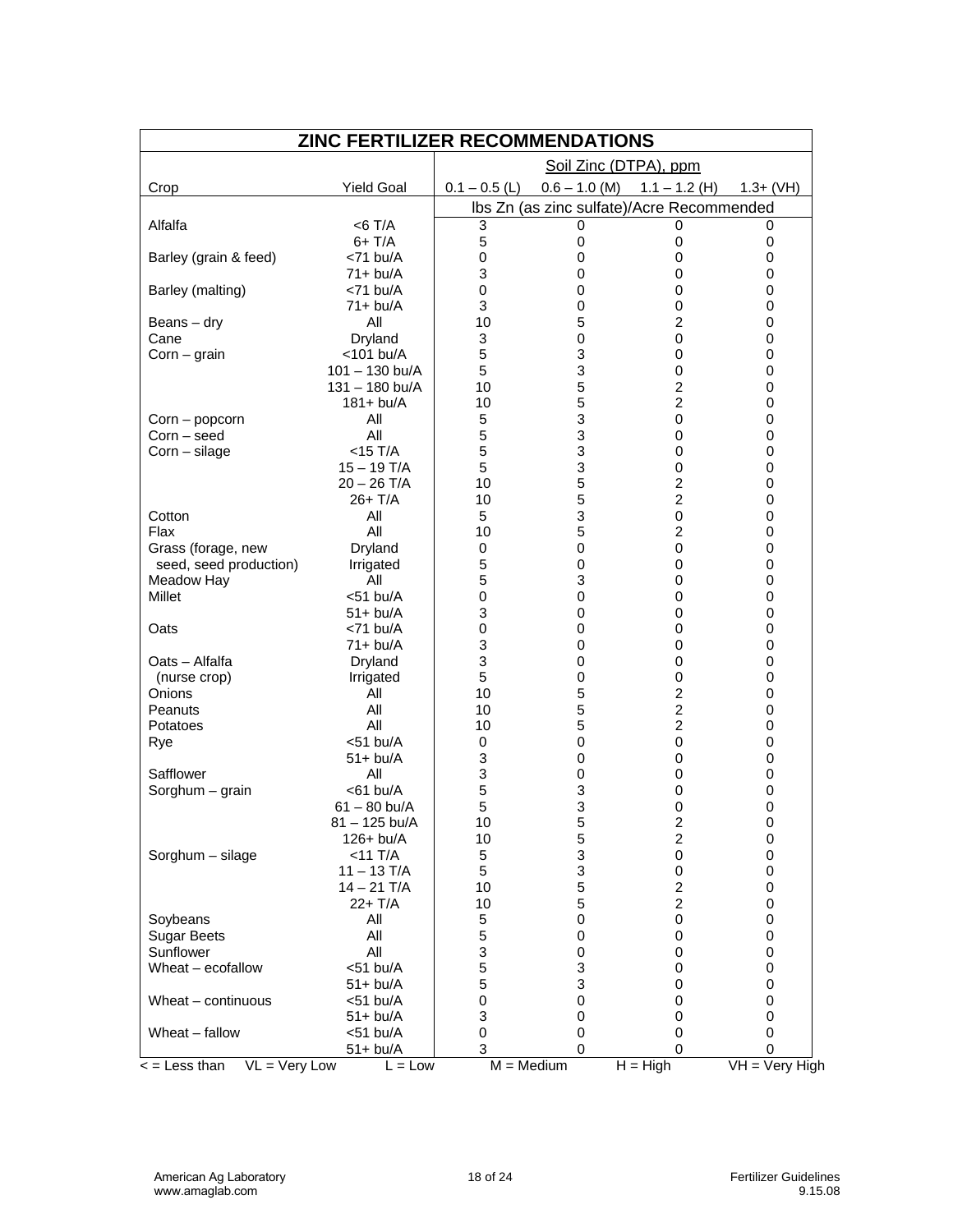Iron deficiency is most common in calcareous soils with a high pH (greater than 8.0). Iron responsive crops are field beans, sorghum (grain and forage), soybeans, cane, corn, and potatoes. Most other crops usually do not respond to iron fertilizer applications. The following guidelines are used in the interpretation of the iron soil test (DTPA method) for iron-responsive crops.

| Soil Iron, ppm | Level     | Recommendation |
|----------------|-----------|----------------|
| $0.1 - 5.0$    | LOW       | *              |
| $5.1 - 10.0$   | Medium    |                |
| $10.1 - 40.0$  | High      |                |
| $41.0+$        | Very High |                |

\*Correction of iron deficiency is difficult in growing crops. If possible, plant varieties tolerant to iron deficiency. In addition, application of dry ferrous sulfate fertilizer with the seed at planting time has resulted in increased crop yields under certain conditions. Including a chelated iron fertilizer in starter fertilizers will occasionally correct iron deficiencies. Crop responses to foliar applications of iron solutions commonly do not result in correcting the problem.

An application of manure at a rate of 20 to 30 T/A annually to calcareous spots in the field may correct the deficiency.

For further information concerning the correction of iron deficiency, please contact the laboratory.

## **MANGANESE FERTILIZER RECOMMENDATIONS**

Crop yield response to an application of manganese fertilizer in the Great Plains region is unlikely except for oats and soybeans. Manganese deficiency may occur in these crops if grown in a calcareous soil with a low manganese soil test. Manganese toxicities have been noted in soils with a low pH (less than 5.0). The following table is used as a guideline for the interpretation of manganese soil tests as determined by the DTPA method.

| Crop                 | Soil Manganese, ppm | Level     | Manganese<br>Recommendation, Ibs Mn/A<br>(as manganese sulfate) |
|----------------------|---------------------|-----------|-----------------------------------------------------------------|
| Oats, Soybeans, Turf | $0.0 - 1.0$         | Low       | b                                                               |
| All other crops      | $0.0 - 1.0$         | Low       |                                                                 |
| All crops            | $1.1 - 5.0$         | Medium    |                                                                 |
| All crops            | $5.1 - 10.0$        | High      |                                                                 |
| All crops            | $10.1+$             | Very High |                                                                 |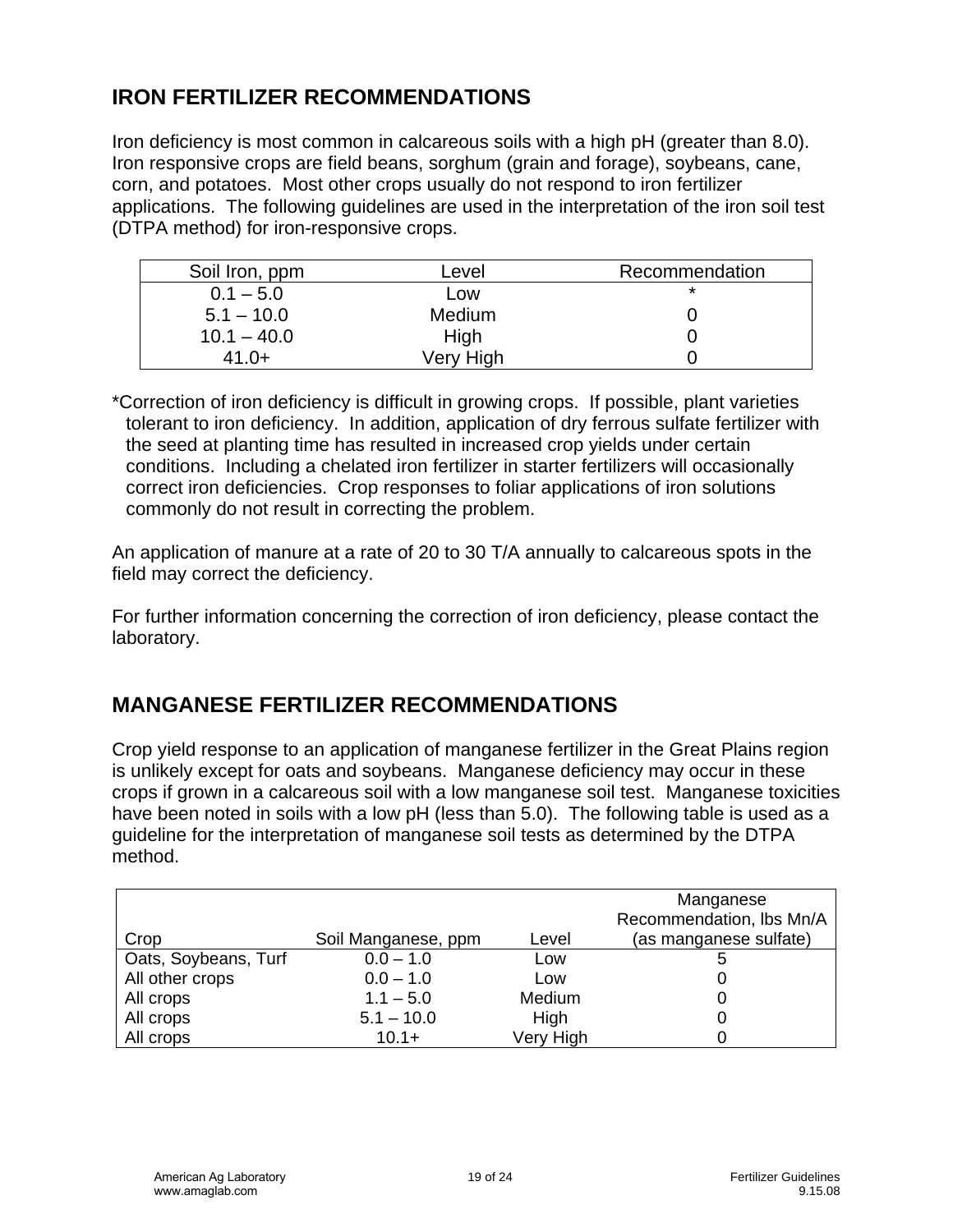# **COPPER FERTILIZER RECOMMENDATIONS**

Crop yield response to an application of copper fertilizer in the Great Plains region is unlikely. The greatest probability of a copper response would be in extremely sandy soils, highly calcareous soils (pH 8.0 or greater), or organic soils. Under these soil conditions, the copper soil test would probably be in the low range before a response would occur. Copper toxicities have been noted on some crops if the soil test is in the very high range. The following table is used as a guideline for the interpretation of copper soil tests as determined by the DTPA method.

| Soil Copper, ppm | Level     | <b>Copper Recommendation</b> |
|------------------|-----------|------------------------------|
| $0.0 - 0.2$      | Low       |                              |
| $0.3 - 0.6$      | Medium    |                              |
| $0.7 - 1.0$      | High      |                              |
| $11+$            | Very High |                              |

# **BORON FERTILIZER RECOMMENDATIONS**

Crop yield response to an application of boron fertilizer is unlikely in most soils. Alfalfa and sugar beets are crops that may respond to boron fertilization when the soil test is low. Other crops, such as dry beans, small grains, sorghum, and corn usually do not respond to boron. Because of the low tolerance of some crops to excess boron, application of boron should be used with caution, especially in crop rotations such as alfalfa-corn-soybeans. The following table can be used for the interpretation of boron soil tests as determined by the hot water extractable method.

|                      |                 |           | Boron Recommendation, |
|----------------------|-----------------|-----------|-----------------------|
| Crop                 | Soil Boron, ppm | Level     | lbs B/A               |
| Alfalfa, sugar beets | $0.0 - 0.2$     | Low       |                       |
| All other crops      | $0.0 - 0.2$     | Low       |                       |
| All crops            | $0.3 - 0.8$     | Medium    |                       |
| All crops            | $0.8 - 1.5$     | High      |                       |
| All crops            | $1.6+$          | Very High |                       |

# **CHLORIDE FERTILIZER RECOMMENDATIONS**

Wheat:

lbs  $Cl/A$  recommended =  $60$  - chloride soil test to 24 inches, lbs/A

or

 $\text{lbs Cl/A}$  recommended = 40 - chloride soil test for surface sample,  $\text{lbs/A}$ 

Research has indicated that crops other than wheat do not generally respond to applications of chloride fertilizer.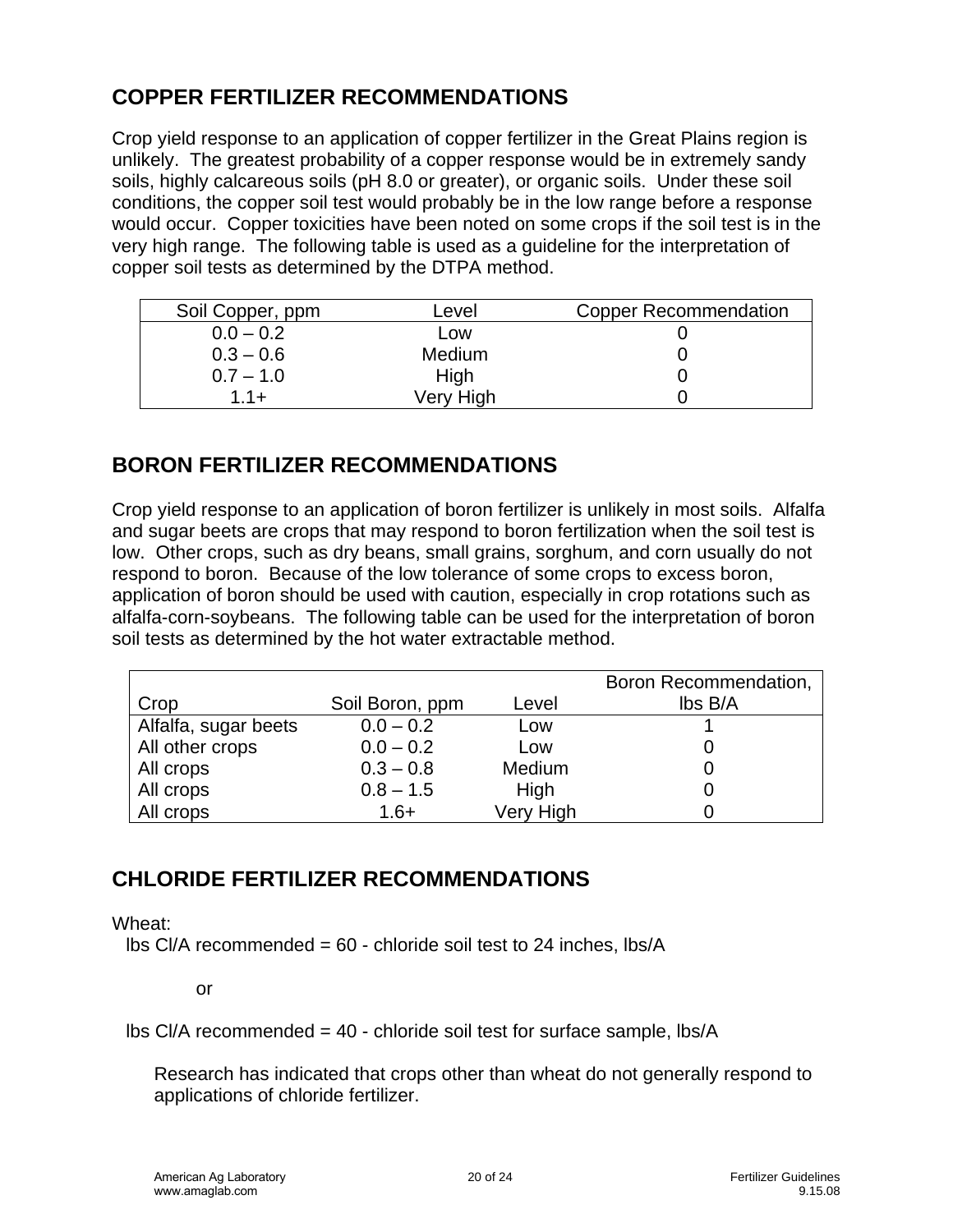# **SALINE-SODIC TEST**

If a saline and/or sodic (high sodium) soil condition is suspected, a saline-sodic soil test should be performed. This test includes soil pH, Excess Lime, Electrical Conductivity (soluble salts), Sodium Adsorption Ratio/Estimated Sodium Percentage (SAR/ESP), and gypsum requirement. The interpretation of these test results is as follows:

- 1. Soluble Salts: See table for crop tolerance to soluble salts.
- 2. SAR/ESP: If the ESP value is 8 or greater, an adverse soil condition caused by high sodium levels may exist. High sodium levels may have a direct toxic effect on the crop. In addition, water infiltration, water drainage, and root penetration in the soil will be restricted. To determine the amount of gypsum necessary to reclaim a sodic soil, a gypsum requirement test is determined on all samples with an ESP greater than 8. Elemental sulfur can be used to reclaim sodic soils if the soil contains Excess Lime. The rate of elemental sulfur to use is calculated by the following equation:

Elemental Sulfur(100% S), lbs/A = Gypsum Requirement, T/A x 380

Crops have varying degrees of tolerance to high sodium levels. Beans are very sensitive and sugar beets are tolerant. Contact the lab for information concerning the sodium tolerance of specific crops.

3. Boron: Use the guidelines below for interpretation of boron (hot water extractable) in soils on the tolerance of crops to boron toxicity.

| <b>RELATIVE TOLERANCE OF CROPS TO BORON</b><br><b>Tolerance Decreases in Descending Order from Top to Bottom</b> |               |                                                                                   |  |
|------------------------------------------------------------------------------------------------------------------|---------------|-----------------------------------------------------------------------------------|--|
| Boron Level, ppm                                                                                                 | Sensitivity   | Crop                                                                              |  |
| 8.0                                                                                                              | Tolerant      | <b>Sugar Beets</b><br>Alfalfa                                                     |  |
| 4.0                                                                                                              | Semi-tolerant | Sunflower<br>Potato<br>Cotton<br><b>Barley</b><br>Wheat<br>Corn<br>Sorghum<br>Oat |  |
| 2.0                                                                                                              | Sensitive     | Dry Beans                                                                         |  |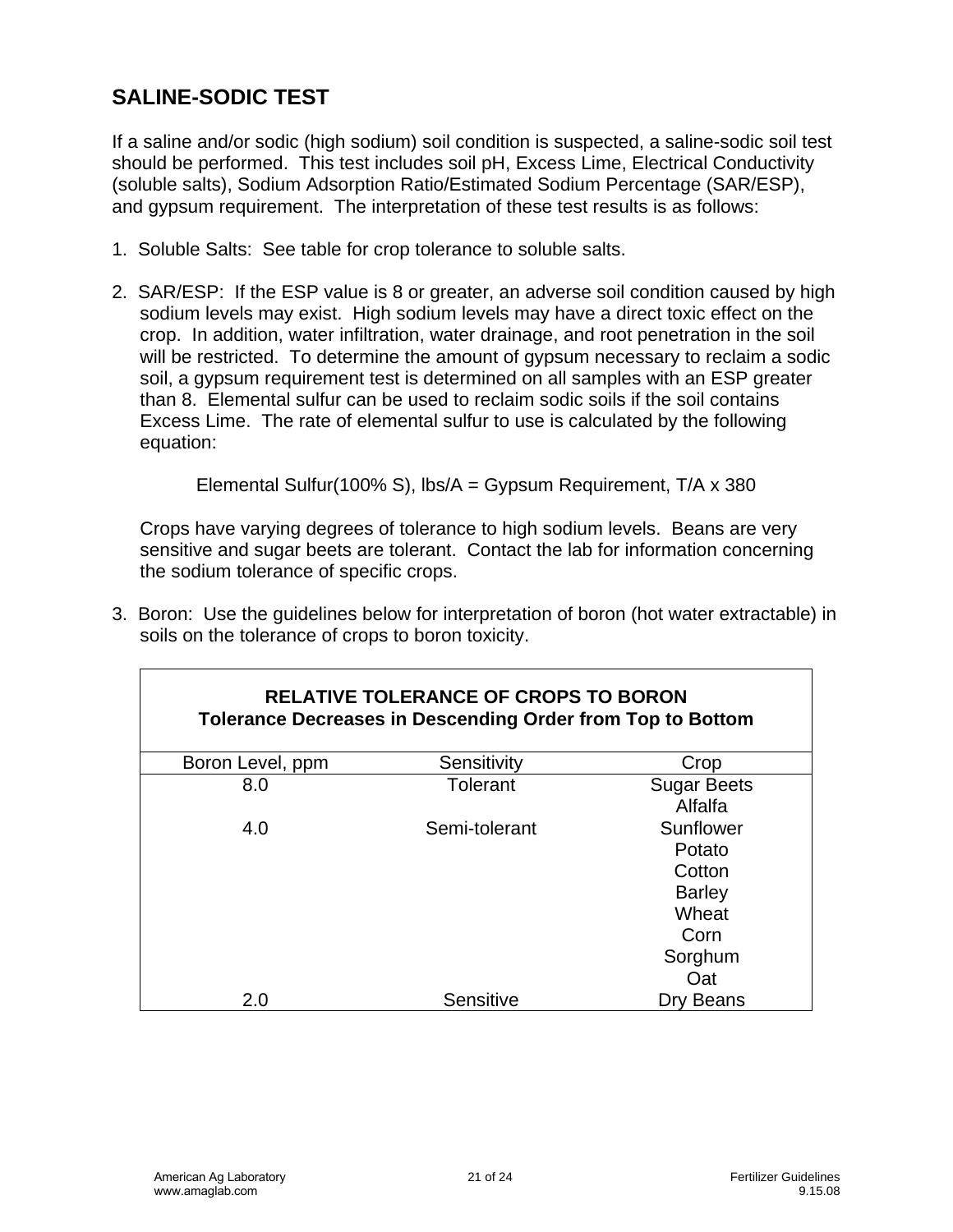| <b>INTERPRETATION OF SOLUBLE SALTS</b> |          |              |               |                                       |           |             |
|----------------------------------------|----------|--------------|---------------|---------------------------------------|-----------|-------------|
|                                        |          |              |               | Electrical Conductivity, mmhos/em (1) |           |             |
| Crop                                   | Very Low | Low          | Medium        | <b>High</b>                           | Very High | Maximum (2) |
| Alfalfa                                | 2.0      | $2.0 - 3.4$  | $3.5 - 5.4$   | $5.5 - 8.8$                           | $8.9+$    | 15.0        |
| Barley (3)                             | < 8.0    | $8.0 - 10.0$ | $10.1 - 13.0$ | $13.1 - 18.01$                        | $18.1+$   | 28.0        |
| Beans $-$ dry                          | < 1.0    | $1.0 - 1.5$  | $1.6 - 2.3$   | $2.4 - 3.6$                           | $3.7+$    | 6.5         |
| Cane                                   | <4.0     | $4.0 - 5.1$  | $5.2 - 7.2$   | $7.3 - 11.0$                          | $11.1+$   | 18.0        |
| Corn                                   | < 1.7    | $1.7 - 2.5$  | $2.6 - 3.8$   | $3.9 - 5.9$                           | $6.0+$    | 10.0        |
| Cotton                                 | 27.7     | $7.7 - 9.6$  | $9.7 - 13.0$  | $13.1 - 17.0$                         | $17.1+$   | 27.0        |
| Flax                                   | 1.7      | $1.7 - 2.5$  | $2.6 - 3.8$   | $3.9 - 5.9$                           | $6.0+$    | 10.0        |
| Grass                                  |          |              |               | Depends on individual species         |           |             |
| Millet                                 | < 6.0    | $6.0 - 7.4$  | $7.5 - 9.5$   | $9.6 - 13.0$                          | $13.1+$   | 20.0        |
| Oats                                   | <6.0     | $6.0 - 7.4$  | $7.5 - 9.5$   | $9.6 - 13.0$                          | $13.1+$   | 20.0        |
| Oats - Alfalfa                         | 2.0      | $2.0 - 3.4$  | $3.5 - 5.4$   | $5.5 - 8.8$                           | $8.9+$    | 15.5        |
| Onions                                 | < 1.2    | $1.2 - 1.8$  | $1.9 - 2.8$   | $2.9 - 4.3$                           | $4.4+$    | 7.4         |
| Peanuts                                | < 3.2    | $3.2 - 3.5$  | $3.6 - 4.1$   | $4.2 - 4.9$                           | $5.0+$    | 6.5         |
| Potatoes                               | 1.7      | $1.7 - 2.5$  | $2.6 - 3.8$   | $3.9 - 5.9$                           | $6.0+$    | 10.0        |
| Sorghum                                | < 4.0    | $4.0 - 5.1$  | $5.2 - 7.2$   | $7.3 - 11.0$                          | $11.1+$   | 18.0        |
| Soybeans                               | < 5.0    | $5.0 - 5.5$  | $5.6 - 6.2$   | $6.3 - 7.5$                           | $7.6+$    | 10.0        |
| Sugar Beets (4)                        | 27.0     | $7.0 - 8.7$  | $8.8 - 11.0$  | $11.1 - 15.0$                         | $15.1+$   | 24.0        |
| Sunflower                              |          | $<$ 4.1      | $4.1 - 6.0$   | $6.1 - 8.0$                           | $8.1 +$   | 13.0        |
| Turf                                   |          |              |               | Depends on individual species         |           |             |
| Rye                                    | < 6.0    | $6.0 - 7.4$  | $7.5 - 9.5$   | $9.6 - 13.0$                          | $13.1+$   | 20.0        |
| Wheat (3)                              | < 6.0    | $6.0 - 7.4$  | $7.5 - 9.5$   | $9.6 - 13.0$                          | $13.1+$   | 20.0        |

1.

| Level     | Expected Yield Reduction, % |
|-----------|-----------------------------|
| Very Low  |                             |
| Low       | $0 - 10$                    |
| Medium    | $10 - 25$                   |
| High      | $25 - 50$                   |
| Very High | $50 - 100$                  |

- 2. The maximum Electrical Conductivity is the value at which the crop growth ceases.
- 3. Barley and wheat are less tolerant during germination and seedling stages. The Electrical Conductivity should not exceed 4 or 5 mmhos/cm at these stages of growth.
- 4. Sugar beets are sensitive during germination. The Electrical Conductivity should not exceed 3 mmhos/cm during germination.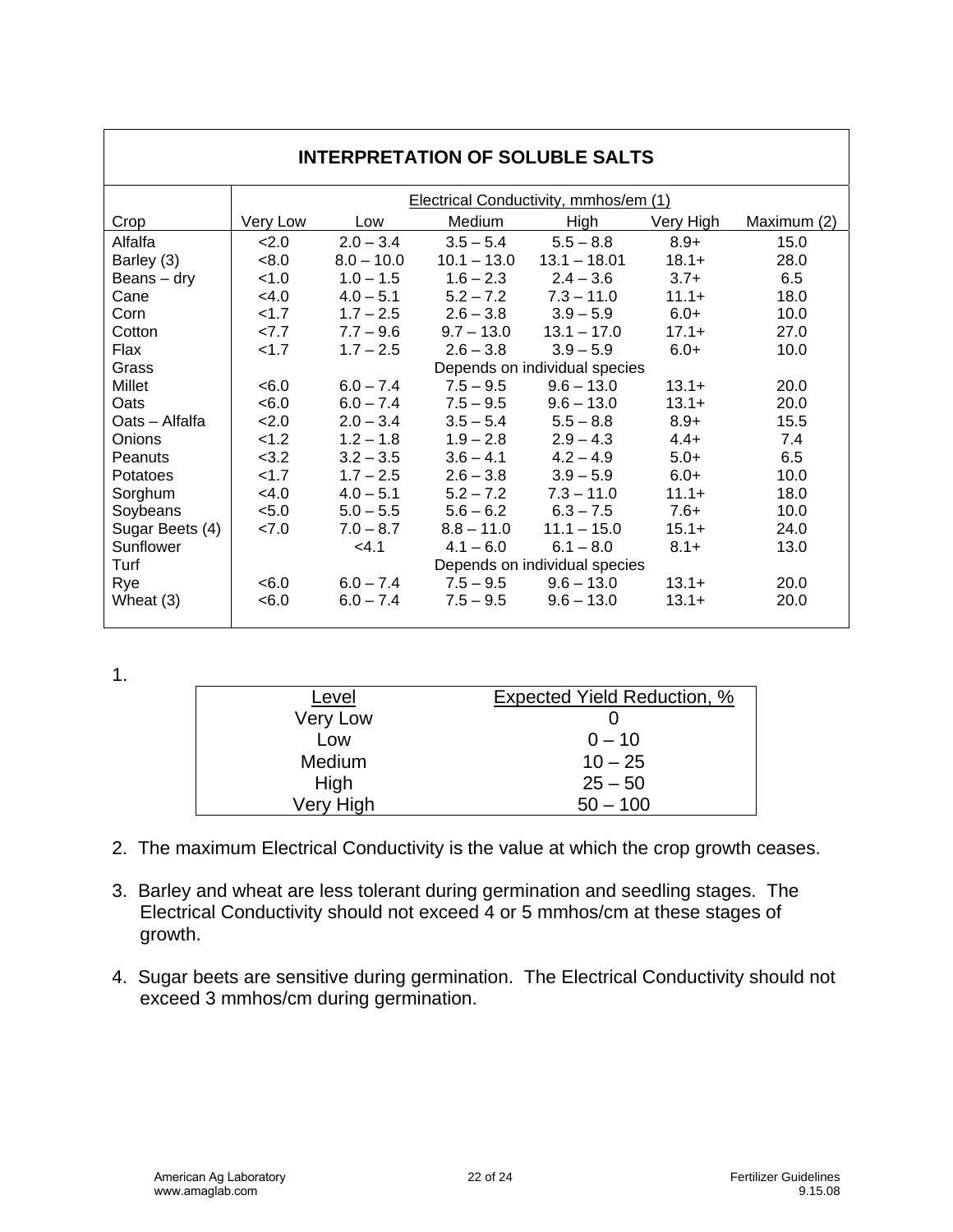# **LIMESTONE RECOMMENDATIONS**

Alfalfa (established stand and new seeding) and soybeans:

- 1. If soil pH = 6.0 or above, no limestone is recommended.
- 2. If soil  $pH = 5.9$  or less, use the following table:

|                      | Limestone (60% ECCE) |
|----------------------|----------------------|
| Buffer pH (Woodruff) | Recommendation, T/A  |
| 7.0                  | 0.0                  |
| 6.9                  | 0.5                  |
| 6.8                  | 1.0                  |
| 6.7                  | 1.5                  |
| 6.6                  | 2.0                  |
| 6.5                  | 2.5                  |
| 6.4                  | 3.0                  |
| 6.3                  | 3.5                  |
| 6.2                  | 4.0                  |
| 6.1                  | 4.5                  |
| 6.0                  | 5.0                  |

All crops except alfalfa and soybeans:

- 1. If soil  $pH = 5.3$  or greater, no lime is recommended.
- 2. If soil  $pH = 5.2$  or less, use the following table:

|                      | Limestone (60% ECCE) |
|----------------------|----------------------|
| Buffer pH (Woodruff) | Recommendation       |
|                      | Tons/acre            |
| 7.0                  | 0.0                  |
| 6.9                  | 0.5                  |
| 6.8                  | 1.0                  |
| 6.7                  | 1.5                  |
| 6.6                  | 2.0                  |
| 6.5                  | 2.5                  |
| 6.4                  | 3.0                  |
| 6.3                  | 3.5                  |
| 6.2                  | 4.0                  |
| 6.1                  | 4.5                  |
| 6.0                  | 5.0                  |

Freight costs for limestone can be very high, depending on the distance that the material has to be transported. The laboratory encourages that producers use strip trials to determine the effectiveness of the limestone on crop production. Irrigated, sandy soils that have been continuously cropped to corn for 25 or more years may have a pH less than 6.0. The pH of these soils should be monitored closely to determine the future effects of the acid soil on crop production.